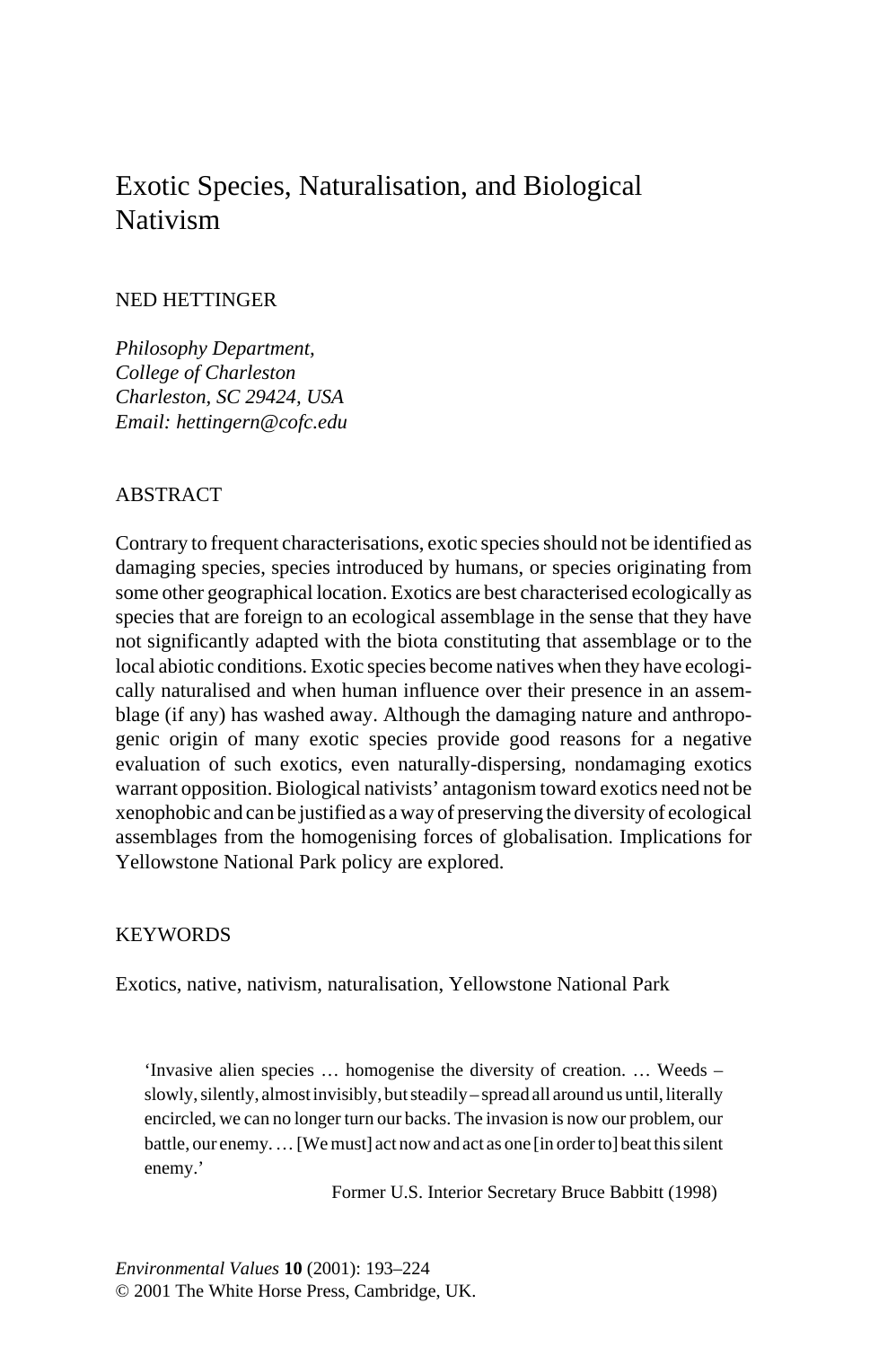'I just hate them. They are genetically deviant miscreants that have no rightful place on this planet. We all have to be a part of this war on weeds.'

Former Montana Governor Marc Racicot (Associated Press 1999)

'It's hard to imagine a New England roadside without its tawny day lilies and Queen Anne's lace, yet both these species are aliens marked for elimination. … Could it be these plants have actually improved the New England landscape, adding to its diversity and beauty? Shouldn't there be a statute of limitations on their alien status?'

*Harper's* editor Michael Pollan (1994)

The presence of exotic species has become one of the major ecological evils that environmentalists are called upon to resist. Environmentally-sensitive people are waging war on flora and fauna judged to be exotic. Nature lovers poison hillsides covered with leafy spurge (*Euphorbia esula*) and shoot mountain goats (*Oreamnos americanus*) from cliffs. What are we to make of such policies and the attitudes that underlie them?

It is well-known that the spread of exotic species has caused – and continues to cause – significant environmental degradation, including extinction of native species and massive human influence on natural systems. What is less clear, however, is how we are to conceptualise exotic species. Consider, for example, the U.S. National Park Service's exotics policy. It requires treating mountain goats migrating south out of the Absoroka Mountains into Yellowstone National Park as exotics to be removed because they are descendants of human-introduced populations. The policy also requires that if mountain goats move into the Park from the west, they be treated as welcome natives because these goats come from a population not established by humans (Wagner 1995: 10). Or consider the wild pigs (*Sus scrofa*) in the Hawaiian rainforest, whose ancestors were brought to Hawaii by Polynesians perhaps 1500 years ago.<sup>1</sup> Are they still an exotic species or have they 'naturalised' despite constituting an ongoing threat to the native biota in this extinction capital of the world? One commentator put his finger on the problem of understanding exotic species when he said, 'The terms "exotic" and "native" … are … about as ambiguous as any in our conservation lexicon (except perhaps "natural")' (Noss 1990: 242).

Nor is it clear what justifies a negative evaluation of exotic species. In human affairs, nativist policies favouring native inhabitants over immigrants are morally troubling. Are biological nativists who eschew planting alien species and who eradicate those they encounter unwittingly supporting a xenophobic prejudice that is very much in evidence in many countries' treatment of immigrants? Is the assumption that exotics are bad and damaging an unfair stereotype that ignores the variety of exotic species? Are there good reasons for opposing exotics that are human-introduced or is such opposition mere misanthropy?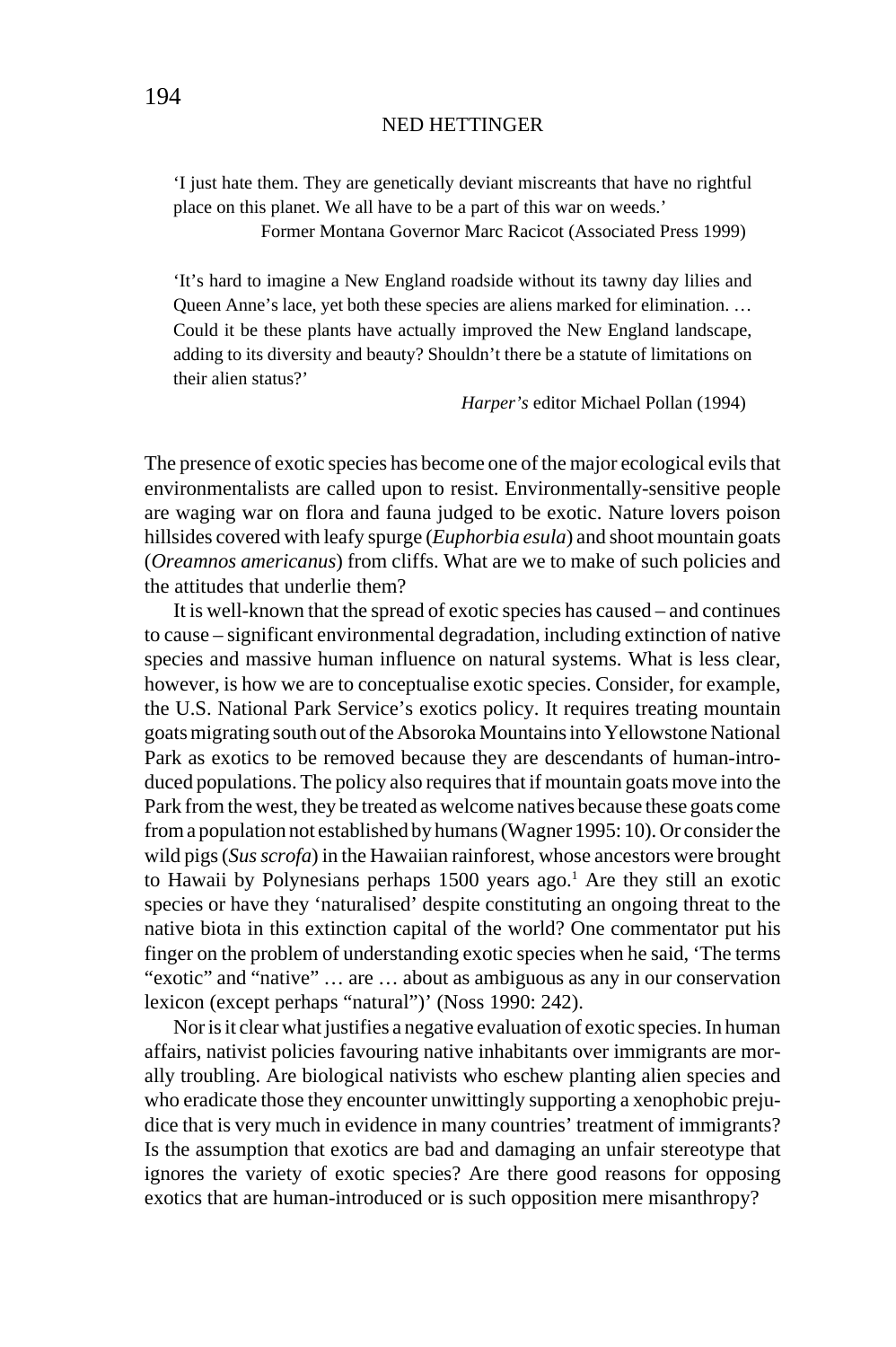This essay sifts through the mix of biological theorising and philosophical evaluation that constitutes this controversy over understanding, evaluating, and responding to exotic species. I propose a precising definition of exotics as any species significantly foreign to an ecological assemblage, whether or not the species causes damage, is human introduced, or arrives from some other geographical location. My hope is to keep separate the distinct strands typically woven into this concept while still capturing most of our fundamental intuitions about exotics. In section I, I critically examine several proposals for distinguishing between native and exotic species and advance an ecological account whereby a species is exotic to the extent that it has not significantly adapted with the local ecological assemblage. In section II, I identify problems with defining exotics as human-introduced species. Section III outlines the argument for why the human introduction of species creates disvalue and traces some consequences of this evaluation for the U.S. Park Service's exotics policy. Section IV critically evaluates the notion that exotics must be or invariably are damaging. In section V, I explore how exotic species become native via the processes of ecological naturalisation and the washing away of human influence on their presence in ecosystems. Finally, in section VI, I argue that the foreignness of exotic species gives us a reason to disvalue them and that such a biological nativism, like certain cultural purisms, is praiseworthy and not xenophobic.

# I. WHAT IS AN EXOTIC SPECIES?

Talk of exotics brings to mind species like kudzu (*Pueraria lobata*), a vine introduced to the United States from Japan and China as a porch plant in 1876. Kudzu was promoted as livestock forage and in the 1930s, the U.S. Department of Agriculture paid farmers to plant it for erosion control. Kudzu can grow almost a foot a day and it now chokes out trees in the southeastern U.S., blanketing about 7 million acres (Stewart 2000).<sup>2</sup> Kudzu is paradigmatic of the popular conception of exotics: it was introduced by humans, causes damage, and originates from a distant geographical location. Such exotics exemplify a major premise of the environmental worldview: ignorant human alteration of nature that destroys nature's balance.

Although the exotic species of concern to environmentalists typically are human introduced, damaging, and geographically remote, we should not conceptualise exotics in these ways. The fundamental idea underlying the concept of an exotic species is a species that is alien or foreign. Such a species is foreign in the sense that it has not significantly adapted with the local species and to local abiotic environment. I develop this notion by comparing it with alternative accounts of the exotic/native distinction.

Geographical considerations are typically taken as what distinguishes natives from exotics. Exotic species are seen as species that are away from home;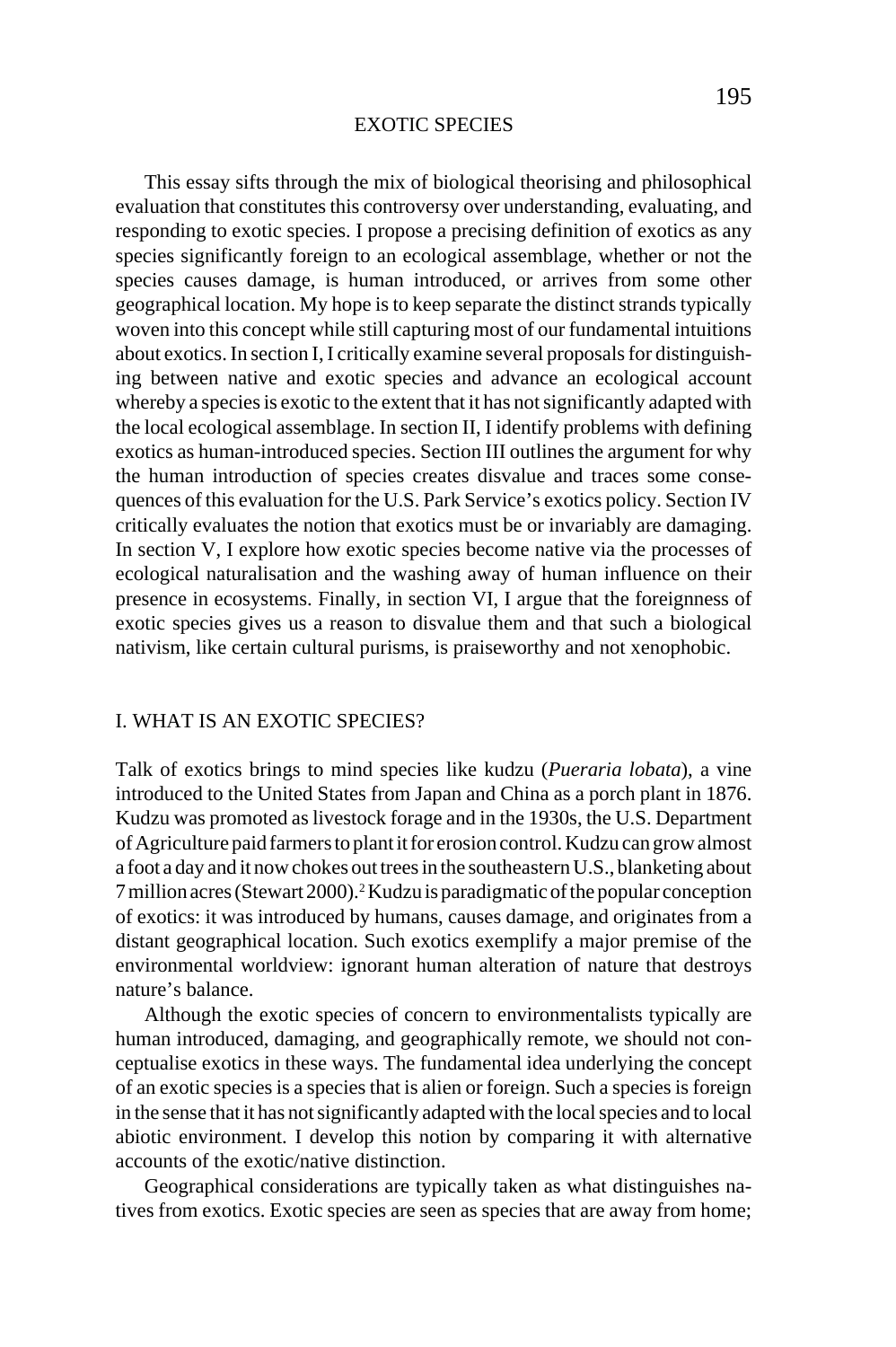they hail from some other place and are presumptively out of place. In contrast, natives are those who come from the region which is their home. Consider an analogy with human nativity: a native South Carolinian is seen as one who was born and raised in South Carolina. If we translate this idea to species, we get the notion that a native species is one that originated as a species in this particular place; this region is where the species comes from. On this account, exotics are species that originally evolved in some other place. Woods and Moriarty (2001) call this the 'evolutionary criterion'.

Specifying the natives of a region as those that originally evolved there is both too stringent a requirement and perhaps overly broad. Too stringent because, by this criterion, humans would be native only to Africa. But all species move around. Species evolve in one locale, then migrate or expand their range to other places, and thrive for thousands of years perfectly at home in these new regions. Few species in a region would be natives if we accepted this evolutionary origin criterion of native species.<sup>3</sup> To see why this criterion may be overly broad, consider that when a species first evolves, it may be quite alien to the species that are long-time inhabitants of a region. This would be especially likely if its evolution was so rapid that other inhabitants did not have time to adapt. John Rodman (1993: 149) suggests that introduced species of tamarisk (*Tamarix)* in southwestern United States may have evolved into new species. Perhaps these species are sufficiently foreign to the local ecological assemblage that they ought to be considered exotic. If so, we have a species that is exotic in its place of origin (and not native anywhere).

Species are often said to be native to a river, a region, or a continent. Such a geographical use of 'native' can be quite misleading. Imagine someone selling 'native South Carolina trees' along the South Carolina coast. That Carolina hemlock (*Tsuga caroliniana*) is 'native to South Carolina' hides the crucial fact that it has adapted with ecological assemblages found in the Blue Ridge escarpment and not with those found on the coastal plain. A species from the mountains of South Carolina might be more exotic to the sandy soil of the South Carolina coast than a species from the Mexican desert. Although exotics are often characterised as species that cross political or geographical boundaries, I argue that we should think of exotics instead as species that are found in foreign ecological zones.

John Rodman and Holmes Rolston have offered ecological accounts of the native/exotic distinction which should be distinguished from the account I am proposing. Rodman suggests that a native species is one that is a well-integrated member of a self-regulating and balanced community. He says, 'The essence of exoticality is existence outside a community, lack of membership in a community of mutual dependence and mutual controls' (1993: 150). For Rodman, to become native, an immigrant species must join a community, depend on it, and be part of its system of mutual controls.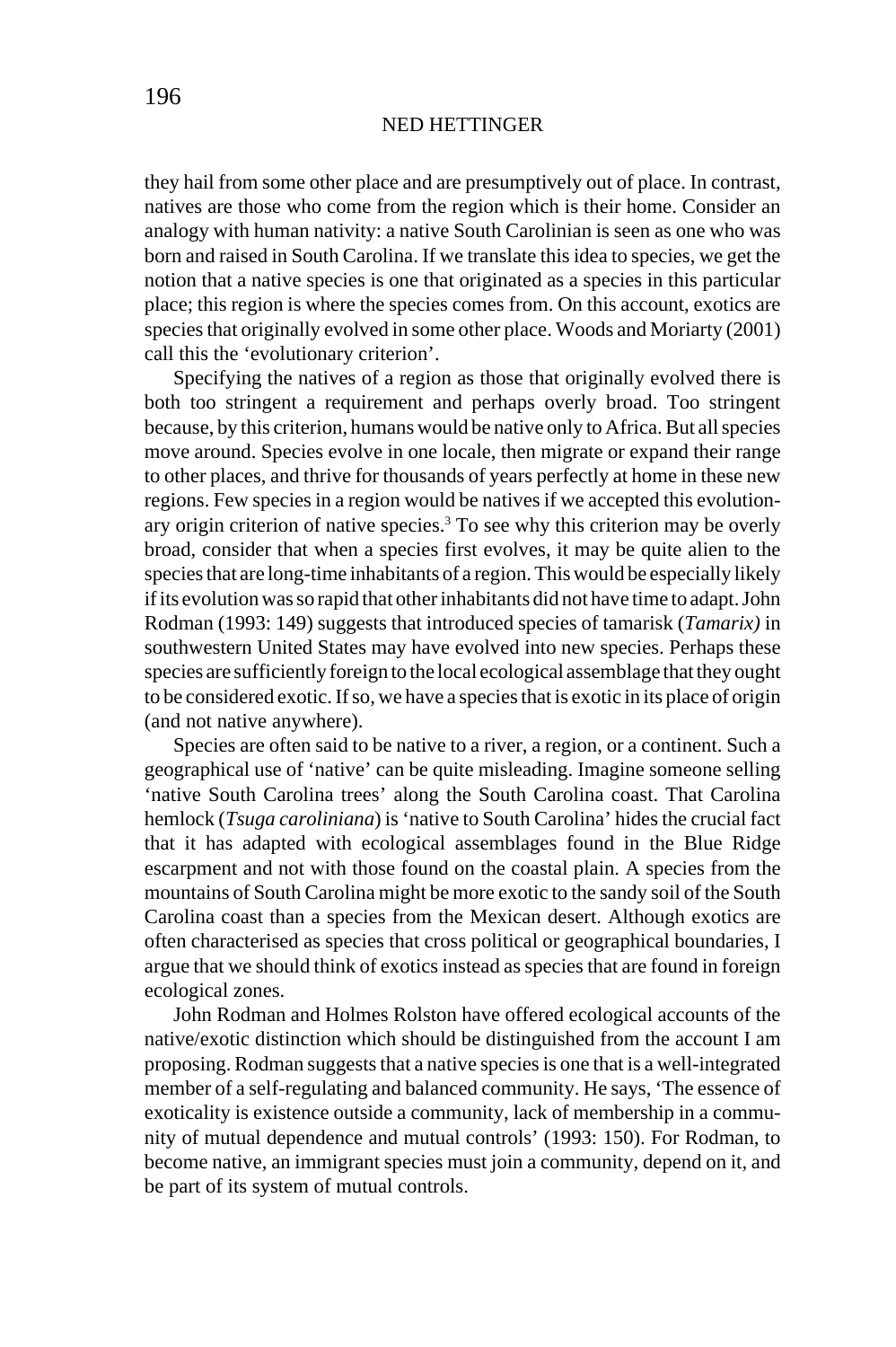In a similar vein, Holmes Rolston argues that mustangs (*Equus caballus*) in the American West are not native species in part because they are not 'good adapted fits' there, despite being present for several centuries after escaping from European-introduced domestic populations. Although the U.S. Congress has deemed that they belong on the western range, Rolston points out that 'nature, not Congress, decides what is an integral part of the natural system'. Even though horses were present in North America thousands of years earlier, those horses went extinct naturally, 'presumably no longer fit for an altering landscape'. Rolston argues that 'the western ranges in this hemisphere developed without them', and although the introduced mustangs have survived, they are not 'good adapted fits on today's landscape, where there have been dramatic changes in climate, predation pressure, disease and parasite vectors and so on' (1994: 115). That the mustangs are not good adapted fits is further evidenced by the fact that they overpopulate and contribute to the degradation of their range.

The idea that native species – unlike exotics – have adapted to the local environment is helpful. But both Rodman and Rolston have more in mind than this. For them, a native is not simply one that has adapted with other natives but is one that has adapted *well*. For Rolston, the immigrant must not only 'fit' the ecosystem, that is, be an 'integral part of the natural system', but also be 'a good adapted fit'.

I do not think we should require that natives fit an ecosystem, much less be good fits. There might be 'native misfits' as well as 'exotic fits.' A native South Carolinian, for example, might be a deranged criminal and a drain on the state's social system, while an exotic Yankee from 'up north' may be an model citizen of South Carolina. Consider that the Asian long-horned beetle (*Anoplophora glabripennis*) recently discovered devouring trees in Chicago is also an important threat to trees in its native range (Corn et al. 1999). Barnacles are an example of species that proliferate wildly in their native ranges. The U.S. National Park Service even has management policies to deal with 'native pests' (National Park Service 1988). Unless one accepts an idyllic conception of perfectly-harmonious natural systems, one must admit that native species can wreak havoc in their native ranges.4

Similarly, we should not assume that natives are well-integrated into 'balanced' and 'self-regulating communities', as Rodman would have it. Presupposing a tightly integrated and balanced, community conception of natural systems is highly controversial given the recent emphasis in ecology on disequilibrium, instability, disturbance, and heterogeneous patchy landscapes (Hettinger and Throop 1999). Although there may well be many tightly integrated and balanced ecological communities (when described from certain scales and perspectives), numerous natural aggregations of species are not appropriately characterised in this fashion. Rodman's characterisation of natives would rule out the existence of species native to such 'unbalanced' assemblages.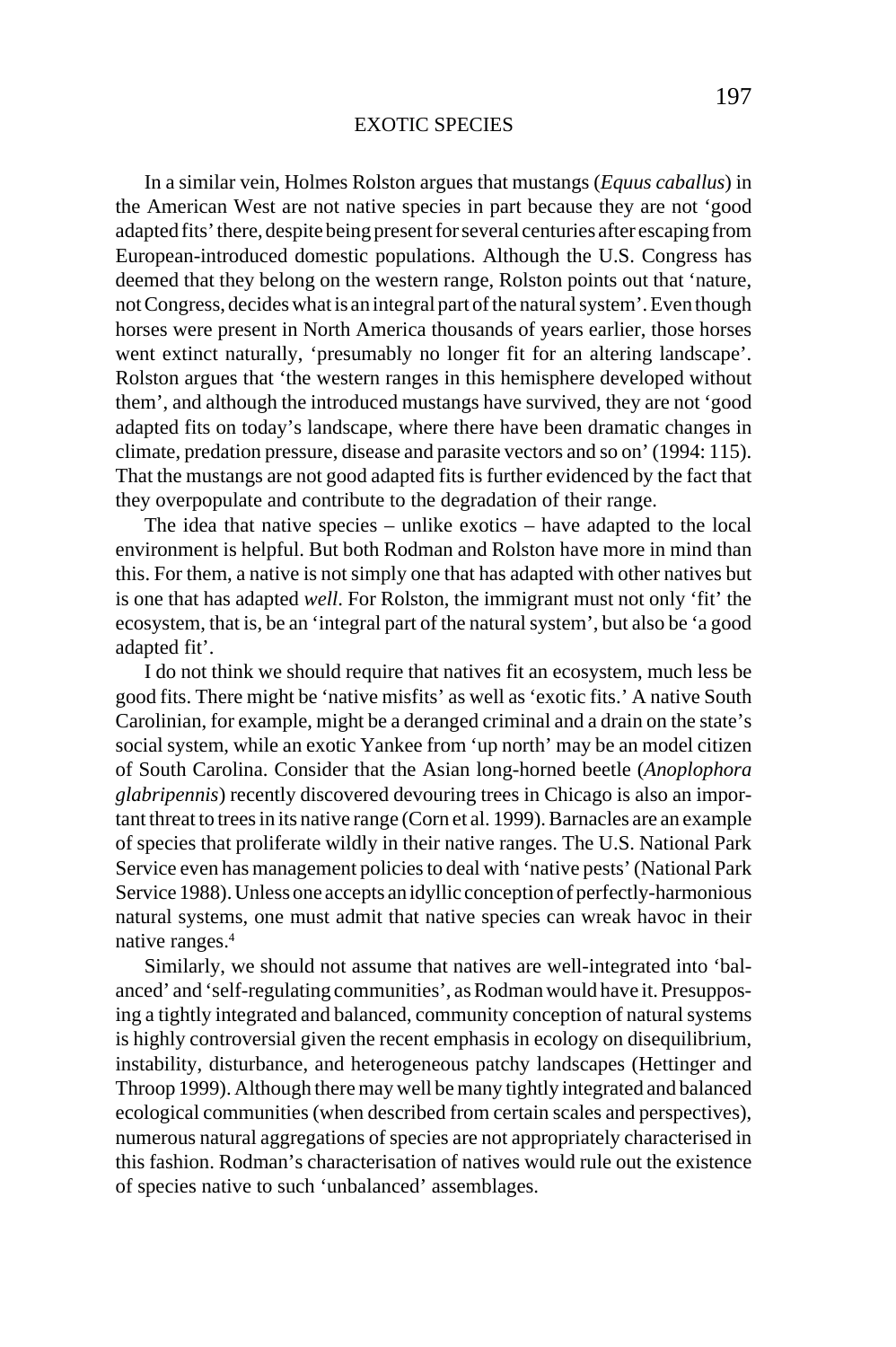Nevertheless, Rodman's and Rolston's characterisations of native species point us in the right direction. Native species will have significantly adapted with resident species and the local abiotic environment, not in the sense that they necessarily have become good fits or are controlled by others, but in the sense that native species will have 'forged ecological links' (Vermeij 1996: 4) with some other natives. Natives will have 'responded to each other ecologically' and frequently evolutionarily (Vermeij 1996: 5). Natives are established species (i.e., more or less permanent residents) tied to some other residents via predation, parasitism, mutualism, commensalism, and so on. Often native species will have affected the abundance of other native individuals, perhaps altering the frequencies of alleles in the gene pool of native populations and thus exerting selective pressure on other natives. A native species will also likely have adapted to the abiotic features of the local environment.

Let me stress again that by 'adapted' I do not mean 'positively fit in'. A species has adapted when it has changed its behaviour, capacities, or gene frequencies in response to other species or local abiota. Aggressively competing is as much adapting as is establishing symbiotic relationships. By adapted, I also do not mean fit or well-suited to survive in an environment. Species that have historically adapted in my sense may go extinct and species that have never actually adapted to a local assemblage may nonetheless be suited to survive there.

In contrast with native species, an exotic species is one that is foreign to an ecosystem in the sense that it has not significantly adapted to the resident species and/or abiotic elements that characterise this system and, perhaps more importantly, the system's resident species have not significantly adapted to it.<sup>5</sup> On the account defended here, species that are introduced to new geographical locations by humans, or that migrate or expand their ranges without such assistance, may or may not be exotics in these new regions. Species are exotic in new locations only when the species movement is ecological and not merely geographical. That is, if a species moves into a type of ecological assemblage that is already present in its home range(s), then the immigrant species is not exotic (foreign) in this new locale: It will already have adapted with the species and types of abiotic features there. If, on the other hand, the species movement results in its presence in a type of ecological assemblage<sup>6</sup> with which it has not previously adapted, then the species is an exotic in this new location.7

For example, when cattle egrets (*Bubulcus ibis*) made their way from Africa to South America, they became exotics because the ecological assemblages they encountered were significantly distinct from those from which they came. When the first finches appeared on the Galapagos Islands, they were exotics because they had not adapted with the local species and to the local environment (Woods and Moriarty 2001). A seed stuck to a log travelling from Japan to Hawaii will likely produce a plant that is exotic in this new location, because that species of plant is unlikely to have adapted with the residents of the habitat it now inhabits.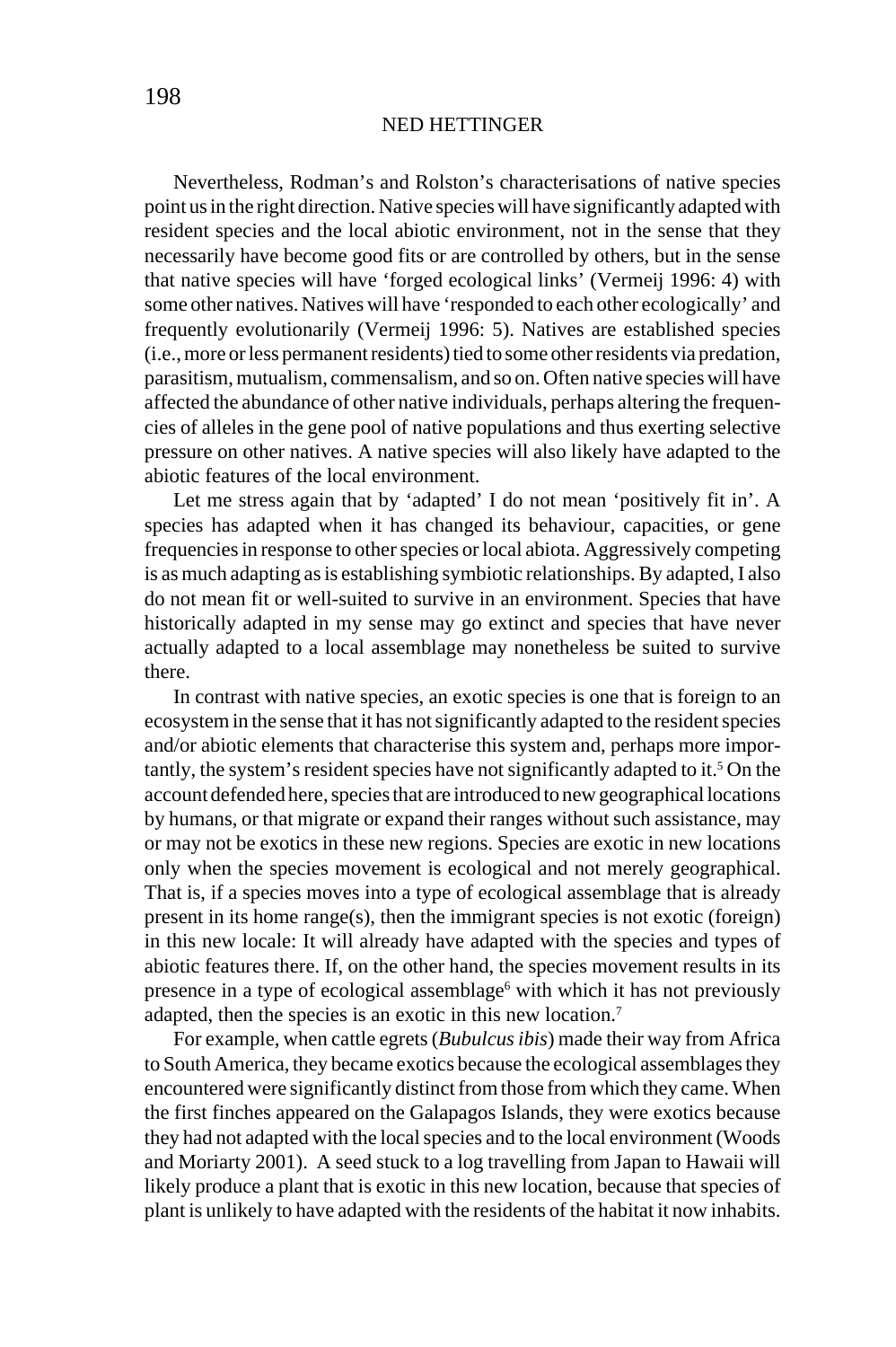In contrast, when bison (*Bison bison*) expand their range north or west out of Yellowstone National Park into the surrounding grasslands, they are not exotics because they enter a habitat with species with which they have adapted. Similarly, a person who moves from Mississippi to South Carolina is still in her 'native southern range', whereas a person moving from New Jersey to South Carolina is out of her native range, even though the distance travelled is roughly the same. What counts is ecological difference, not geographical distance.

Whether a species is exotic to an assemblage is a matter of degree. The greater the differences between the species, the abiota, and their interrelationships in the old and new habitats, the more exotic an immigrant will be. After passing a certain threshold of difference, we can be quite comfortable with judgements about a species being exotic. For example, Japanese snow monkeys (*Macaca fuscata*) in the thermal areas of Yellowstone National Park would clearly be exotic because little if anything in the Park has ever adapted with any species of monkey. But there will be borderline cases where neither the designation exotic nor nonexotic is clearly appropriate.<sup>8</sup> For example, the mountain goats that are moving into Yellowstone Park from the north would be neither clearly exotic nor nonexotic to the Yellowstone assemblages they join, if the flora, fauna, and abiota in their native habitat is somewhat but not all that similar to those they encounter in Yellowstone.

By requiring that a native species has actually adapted to (some of ) the other natives in an ecological assemblage, we allow for the possibility of 'exotic fits'; that is, aliens that arrive in new ecosystems but are well-suited to them. Westman (1990: 254) calls this phenomenon 'preadaptation' and says it is possible because different species can play functionally similar roles. For example, even if Asian snow leopards (*Panthera uncia*) could play the same ecological roles that the restored grey wolves (*Canis lupus*) play in the Yellowstone assemblage, this would not make them native. For elk (*Cervus elaphus*), moose (*Alces alces*), and coyote (*Canis latrans*) (among others) and snow leopards have never actually adapted to each other, and thus the leopards are exotic even if they are well-fit for a top predator niche in the ecosystem.<sup>9</sup> Similarly, even if an Asian immigrant to the U.S. fitted easily into American culture, she would still not be native. In contrast, individuals who grew up overseas in American communities would be relatively native on their arrival into the U.S.

# II. EXOTICS AND HUMAN-INTRODUCED SPECIES

Although exotics are often defined as human-introduced species, the examples of cattle egrets moving to South America and the Galapagos' first finches show that exotic species need not be introduced by humans. Nor need humanintroduced species be exotics.10 Species that humans place into an assemblage as part of a restoration project are often not exotics. For example, the restoration of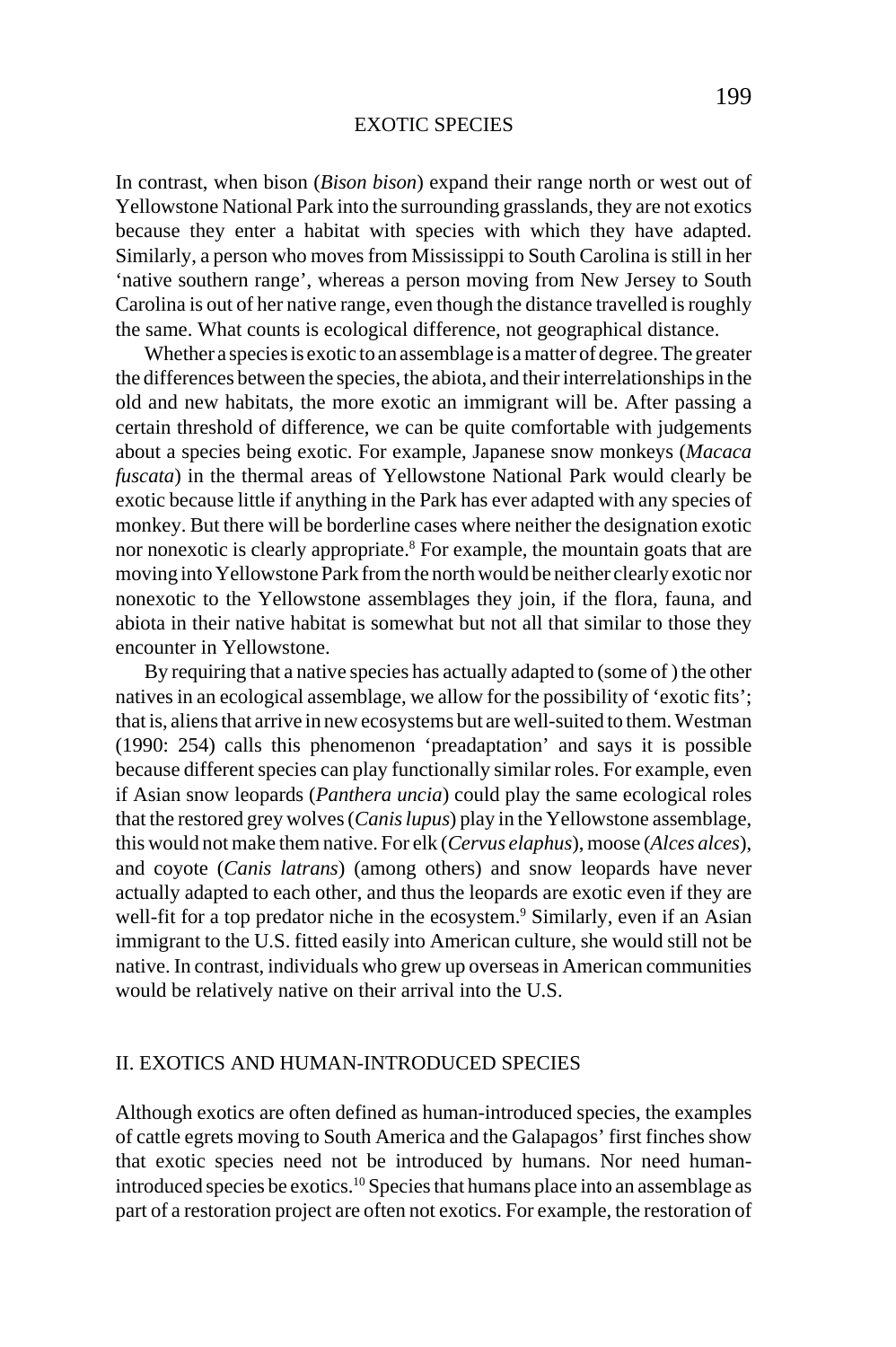grey wolves to Yellowstone Park is not exotic introduction, even though humans captured wolves from Canada and released them in regions (Wyoming and Montana) hundreds of miles south of their home. Despite the fact that the individual organisms involved were not previously in the recipient assemblages and despite the fact that they were put there by humans, on the account given here, the released wolves are not an exotic species.

It might be argued that the native prey in Yellowstone find the introduced wolves 'foreign' because they as individuals have never encountered such a creature.11 Yellowstone elk and moose, accustomed to running from coyotes, now find themselves trying to outmanoeuvre a much larger and more powerful canine. But elk and moose as species have adapted with wolves, and so although the individual elk and moose in Yellowstone would not have had experience avoiding wolves, they are members of species that have adapted to the immigrant wolf species. Grey wolves have adapted with the species in this ecological assemblage and thus the restored wolf species is not exotic to Yellowstone.

One might think *of course* human restoration of species does not count as exotic introduction, because restoration implies returning a species to a place it previously resided and that ensures the species is native, not exotic. But not all human-caused return of species should count as native restoration. When humans return a species to a location where the ecological assemblage is significantly different from that present when the species was last there, human 'restoration' should count as exotic introduction, not native restoration.12 Consider Michael Soulé's (tongue-in-cheek?) suggestion that we think of the 'reintroduction' to North America from Africa of camels and elephants as 'restoration' of 'native taxa'(1990: 235). Camels and elephants roaming North American seems a paradigm case of the presence of exotics, even though their genera once inhabited this landscape. Soulé argues that although they went extinct over ten thousand years ago, this was 'only moments ago in evolutionary time' and 'most of their plant prey survived'. If it were true that the plant prey of these animals are still adapted to them, that would count against seeing these species as exotics. But presumably much else in the present day ecological assemblages in North America would not have adapted to these creatures and thus their 'restoration' should be considered the introduction of significantly exotic species. Similarly, returning dinosaurs to the North American continent (by way of frozen and cloned DNA) would be exotic introduction and not native restoration, because these species would not have adapted with the species present on the continent today.

Those who equate exotics with human-introduced species will have a hard time explaining why human return of species need not count as exotic introduction and accounting for cases (like the above) where it is. For example, the U.S. National Park Service's management guidelines define exotic species as 'a species occurring in a given place as a result of direct or indirect, deliberate or accidental action by humans'. A native species is defined as 'a species that occurs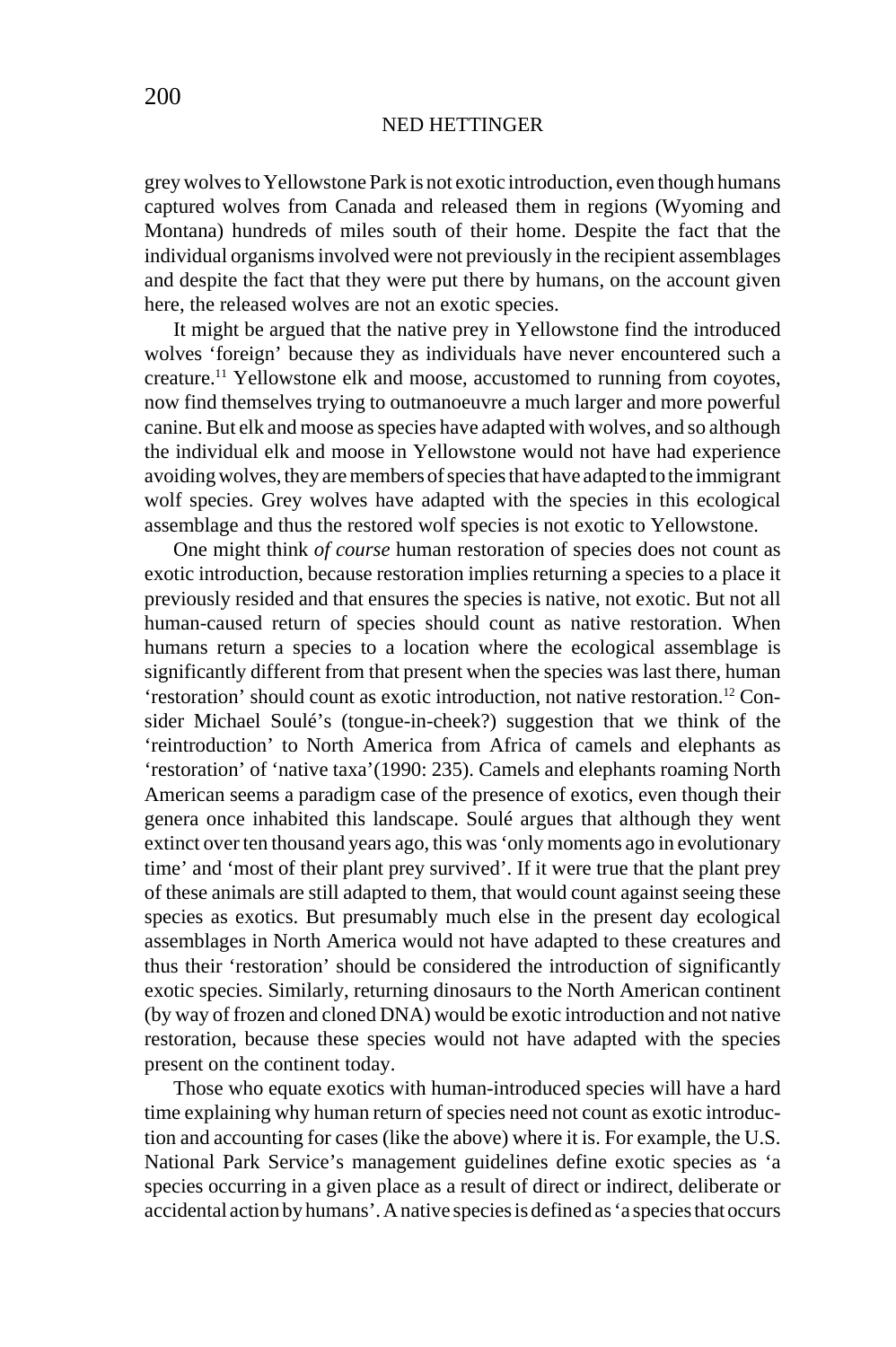and evolves naturally without human intervention or manipulation'. The guidelines go on to say that, 'Species that move into an area without the direct or indirect aid of humans are considered native. … Those that invade with human intervention are considered to be exotic' (National Park Service undated: 284). Unfortunately, by these definitions, the restored Yellowstone wolves are exotic species.<sup>13</sup>

Another Park Service document qualifies the definition of exotics to avoid this problem. Exotics, it says, are 'species occurring in a given place as a result of direct or indirect, deliberate or accidental action by humans (not including deliberate reintroductions)'. But what rationale is there for excluding human reintroductions from the category of exotics, if one is defining exotics as humanintroduced species?14 The document goes on to provide a reason that could justify such an exclusion: 'For example, the construction of a fish ladder at a waterfall might enable one or more species to cross that natural barrier to dispersal. … The exotic species introduced because of such human action would not have evolved with the species native to the place in question and, therefore, would not be a natural component of the ecological system characteristic of that place' (National Park Service, 1988: 4:11). But if the reason that human reintroduction of species are not exotic introductions is that such species have adapted with the local natives, then the human-introduced definition of exotics has been abandoned in favour of the criterion of exotics defended here, namely, species that have not significantly adapted with the local ecological assemblage.15

Even human introduction of species to locations they have never previously existed need not count as exotic introduction. As long as the resident species have adapted with the introduced species, the immigrant will not be exotic. Consider a case in which an ecological assemblage moves en masse to a new location, except for one species who is left behind (perhaps a forest edge assemblage is receding and one tree species cannot move fast enough). If humans were to place this straggler species into this assemblage, the species would be significantly adapted with the other species there and hence not exotic on the account defended here. Or consider introducing a fish species into a high mountain lake previously devoid of that species of fish because a waterfall blocks its dispersal pathway. This need not count as exotic introduction, if the life forms in the lake had adapted with that species of fish and if that species had adapted to abiotic conditions like those in the lake.

A controversial endangered-species project involves just such an introduction. There is a proposal to poison all the fish species in Cherry Lake/Upper Cherry Creek, Montana and then introduce the endangered westslope cutthroat trout (*Oncorhynchus clarki lewisi*). All of the major fish species in this aquatic system were introduced by humans in the early 1900s, including Yellowstone cutthroat trout (*Oncorhynchus clarki bouvieri*) which are native to and endangered in Yellowstone Park waters, fifty miles away. The project is touted as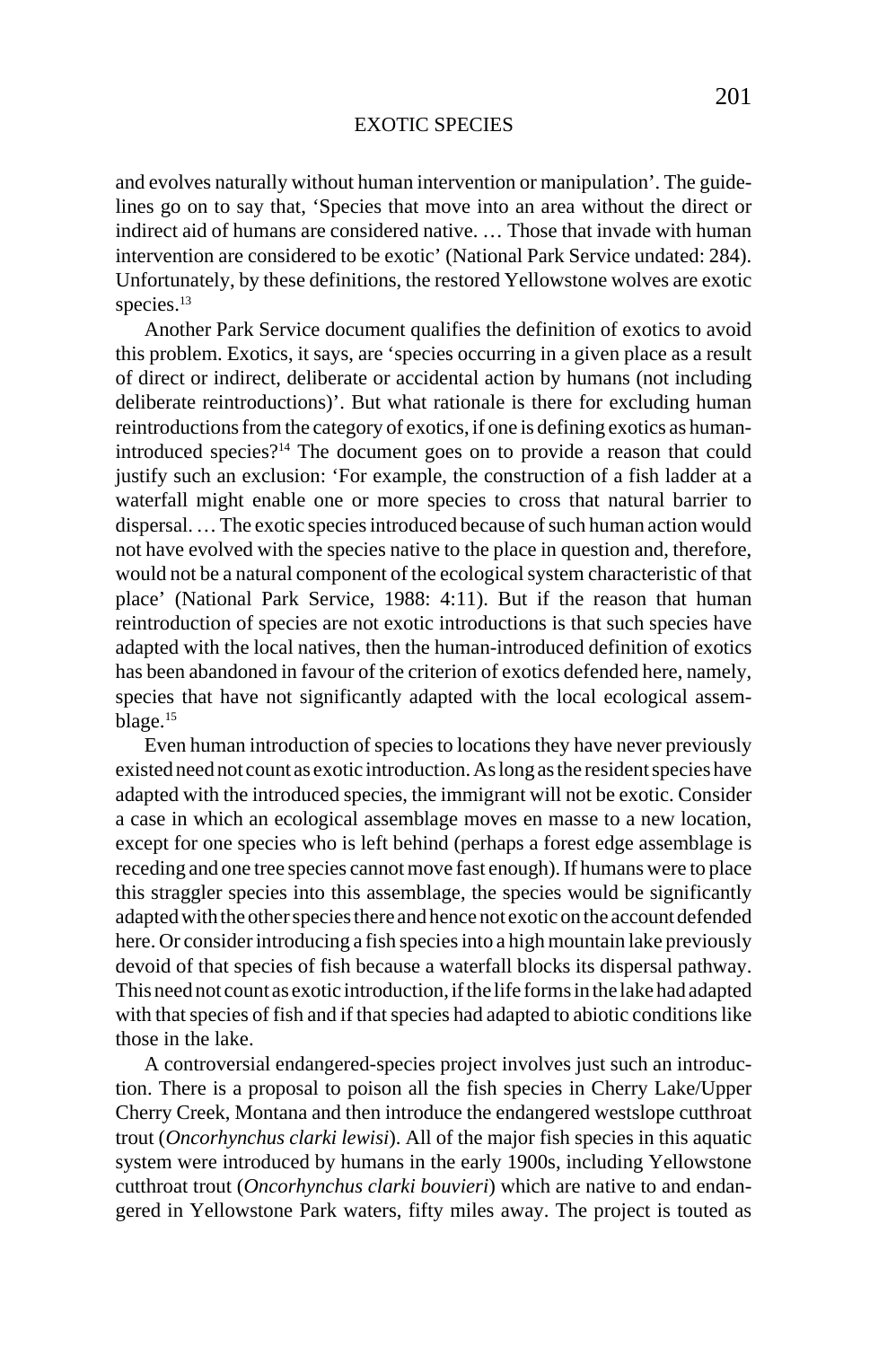native rather than exotic introduction on the grounds that westslope cutthroats, unlike those slated for poisoning, are 'native to the upper Missouri drainage' (of which Cherry Lake/Creek is a part), even though they have never been in Cherry Lake/Upper Cherry Creek.

On the account of exotics given here, that westslope cutthroats are 'native to' (i.e., found in) that drainage is only relevant if it signals a similarity between the ecological assemblages in different parts of the drainage. The mere geographical fact that this species exists in other parts of the drainage is not relevant. If the insect prey base (and other species) in Cherry Lake/Upper Cherry Creek have significantly adapted with westslope cutthroats, then humans placing that fish there is not exotic introduction. Otherwise westslope cutthroats would be exotics there, despite being present in other areas of the drainage.

# III. DISVALUING HUMAN-INTRODUCED EXOTICS AND U.S. PARK SERVICE POLICY

Although exotics need not be human introduced, recently many – likely most – are introduced by humans, including those that are the most exotic in their new habitats. Modern humans regularly transport exotics distances, speeds, and between ecological assemblages that do not frequently occur (or are impossible) with naturally-dispersing exotics.<sup>16</sup> When an exotic species is introduced by humans, whether directly or indirectly, intentionally or nonintentionally, this provides one reason for the negative appraisal commonly levelled at such species. This negative evaluation is justified independently of whether the human-introduced exotic causes damage. Negatively evaluating human-assisted immigrant species – and not those arriving on their own – is a controversial value judgement. It is supported by a number of reasons, briefly outlined below.17

Massive human alteration of the earth is ongoing (Vitousek 1997). Perhaps half of the planet's surface is significantly disturbed by humans, and half of that is human dominated (Hannah et al. 1993). Humans are increasingly influencing, altering, and controlling the planet's natural systems. The result is a radical diminution in the sphere of wild nature on earth. An important reason to value natural areas and entities is because they are relatively free of human influence. Such a valuation is essential if nature as independent other is to continue to flourish on this planet. Respect for nature as independent other is a key environmental value, in part because proper human flourishing requires that humans be part of a world not of their own making. It would be tragic were humans to live in a totally human-made world.<sup>18</sup> A positive evaluation of natural areas and entities to the extent that they are wild is a rational and justified response to the increasing human dominance of the earth's natural systems and the resulting rarity of earthen nature significantly uninfluenced by humans.<sup>19</sup>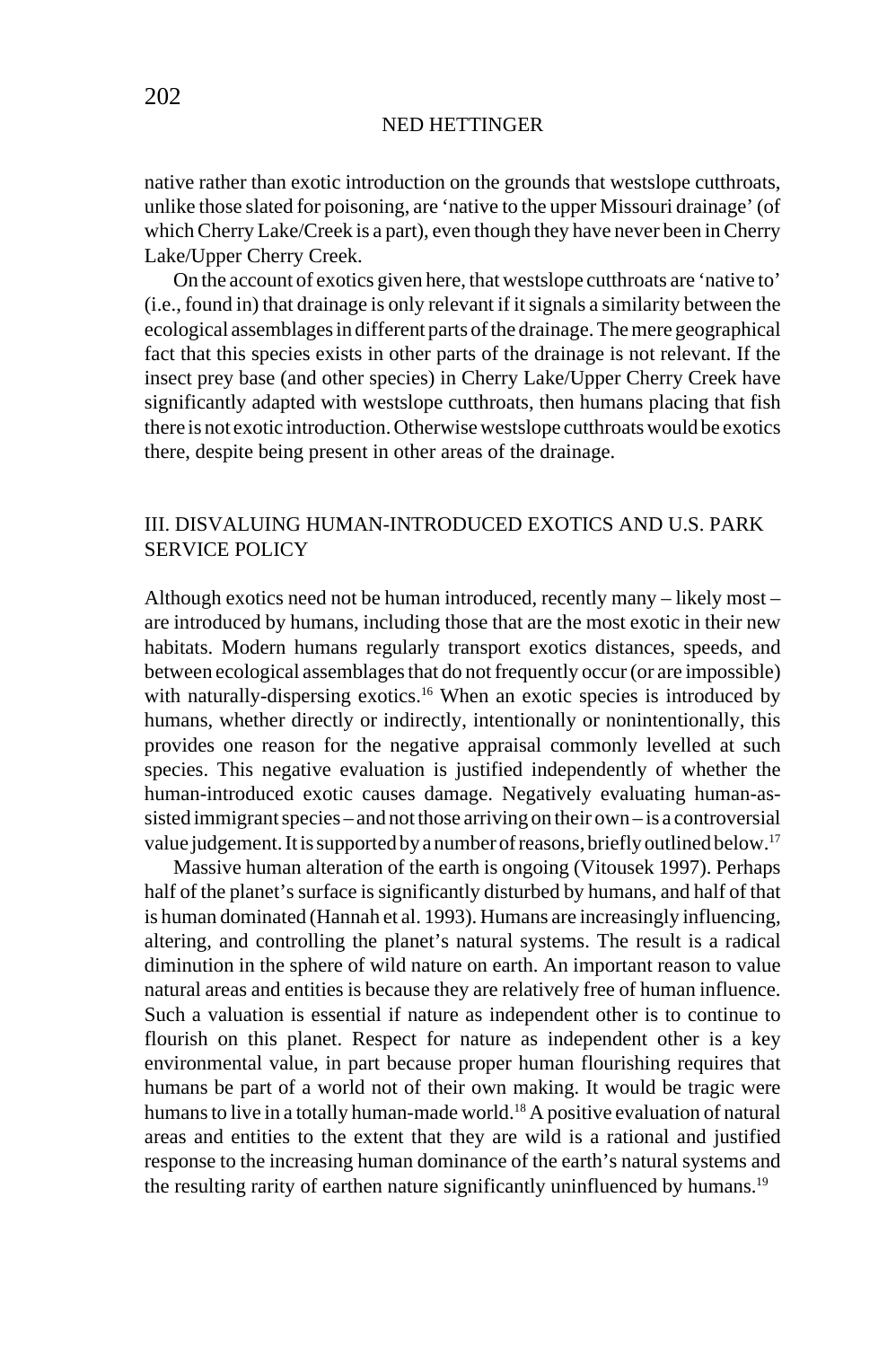The presence of human-introduced species diminishes the wildness of natural systems and thus provides a reason for disvaluing exotic species when they are human introduced. For example, Yellowstone Lake has been humanised by the introduction of lake trout (*Salvelinus namaycush*) and the Park is less wild as a result. Even though lake trout have been present in much smaller Park lakes for about a century (Schullery and Varley, 1999), their recent introduction into Yellowstone Lake threatens to significantly increase human influence over Park processes. Lake trout prey on the much smaller Yellowstone cutthroat trout, which in turn are an important food source for other Yellowstone species, including grizzly bears (*Ursus arctos*) and bald eagles (*Haliaeetus leucocephalus*). Rather than feeling in touch with wild natural processes, a knowledgeable angler who catches a lake trout while fishing for cutthroat trout in Yellowstone Lake will be reminded of humans and their ill-advised acts. Removing these lake trout will make Yellowstone a wilder, less human-influenced place, as did closing the garbage dumps to grizzly bears.

Some charge that there is misanthropy behind such a distinction in value between human introduced and naturally-dispersed exotics (Scherer 1994: 185). But valuing humans, even loving humanity, is quite compatible with not wanting humans or their works everywhere, especially in National Parks and wilderness areas.

One of the mandates of U.S. National Parks like Yellowstone is to let nature take its course. Yellowstone's let burn policy, honoured in the breach, is one manifestation of that policy, as was the Park's refusal to let wildlife veterinarians treat bighorn sheep who were falling from cliffs because of partial blindness caused by a native disease (Rolston 1994: 112). As a natural area where human influences should be minimised, the negative evaluation of human-introduced exotics is especially compelling and Yellowstone has a strong reason to remove human-introduced exotics. For closely related reasons, the Park has a strong rationale for welcoming naturally-dispersing aliens. The presence of such exotics is a manifestation of wild nature, a world that made us rather than one we have made. Removing naturally-dispersing exotics would (typically) increase human control and manipulation over natural systems.

The suggestion that the Park let nature take its course and welcome naturallyarriving exotics might be opposed by those who believe National Parks should preserve and restore native species and ecosystems. Insofar as exotic species, including naturally-dispersing exotics, displace native species and replace native ecosystems with new assemblages, they constitute a threat to native species and ecosystems. If the Park's goal is to 'preserve vignettes of primitive America' – to use the often quoted language of the Starker Leopold report (1963) – then the Park should oppose all exotics, whether human or naturally introduced, for such exotics will likely alter the character of these primitive vignettes.

But National Parks like Yellowstone should not be in the business of trying to prevent nature from changing on its own. Respect for wild nature should lead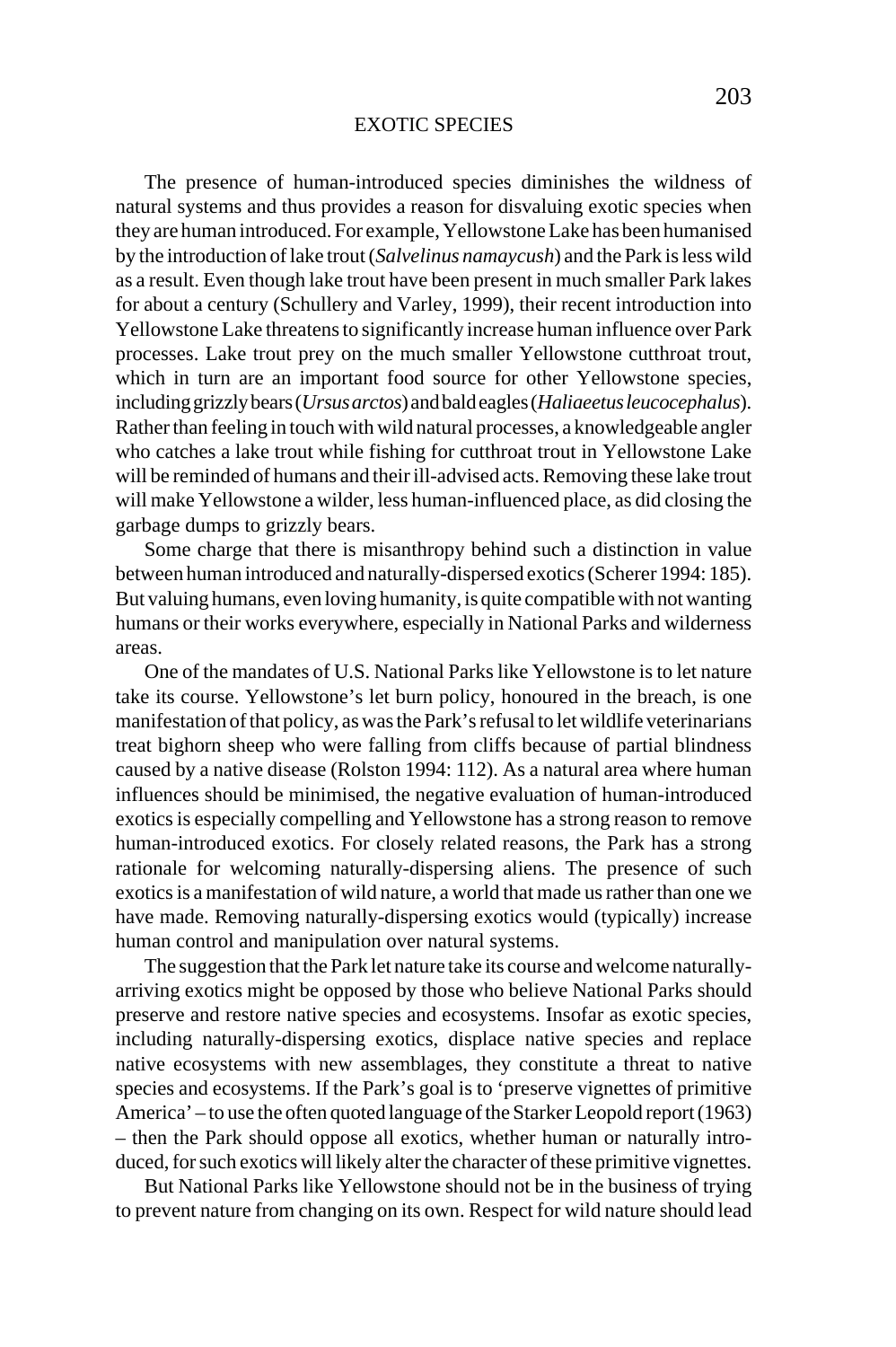such parks to minimise human-induced change and typically to let nonanthropogenic changes take place. Natural parks should attempt to preserve natural processes, not some particular status quo in nature. Thus Yellowstone has a strong reason to welcome naturally-dispersing exotics. This rationale fits with the National Parks management guidelines that count naturally-arriving exotics as 'natives' and thus presumably sanctions their arrival (National Park Service, Undated).

There are limits to this welcome, however. If naturally-dispersing exotics cause sufficient damage, they may warrant control. The policy of letting nature take its course is not absolute. Respect for wild natural processes can be outweighed by concern for certain outcomes in nature. For example, the protozoan parasite (*Myxobolus cerebralis*) that causes whirling disease (an affliction that cripples some fish species) is a recent European immigrant to Yellowstone's ecosystems. If this species somehow travelled from Europe into Yellowstone without the aid of humans, the Park would be hard pressed to justify welcoming such a naturally-dispersing exotic. If the parasite threatened to destroy the entire Yellowstone cutthroat population, the Park would have strong reasons not to let nature take its course.20

# IV. EXOTICS AND DAMAGING SPECIES

Some define exotic species as those that damage the new regions they occupy (Scherer 1994: 185). Indeed, exotics have caused massive amounts of damage, both ecologically and economically. For example, in the late 19th century, a fungus (*Cryphonectria parasitica*) imported on nursery stock from Asia caused the chestnut blight, decimating a tree species that comprised 25 percent of eastern U.S. forests and removing an important faunal food source in the process (Pimentel et al. 1999, citing Campbell). More recently, Zebra mussels (*Dreissena polymorpha*) were found in the U.S. Great Lakes, having arrived from Europe in ship ballast water in the late 1980s. This species has already spread to most of the aquatic ecosystems in the eastern U.S. and is causing an estimated \$5 billion in yearly damage by invading and clogging water intake pipes, water filtration, and electric generating plants (Pimentel et al. 1999, citing Khalanski). Exotic diseases such as A.I.D.S. and influenza cause untold human suffering and death and the threat they pose is increasing with rapid transportation and human incursion into new ecosystems.

Pimentel et al. (1999) estimate that there are about 50,000 species of non-U.S. origin in the country, a fifteenth of the estimated total of 750,000 species. (This figure does not include exotic species whose origin is from other regions of the U.S.) Between one quarter and one fifth of the plants found in the country's natural ecosystems are of non-U.S. origin, as are one in ten birds (Pimentel et al. 1999). According to Pimentel et al., the yearly quantifiable damage these species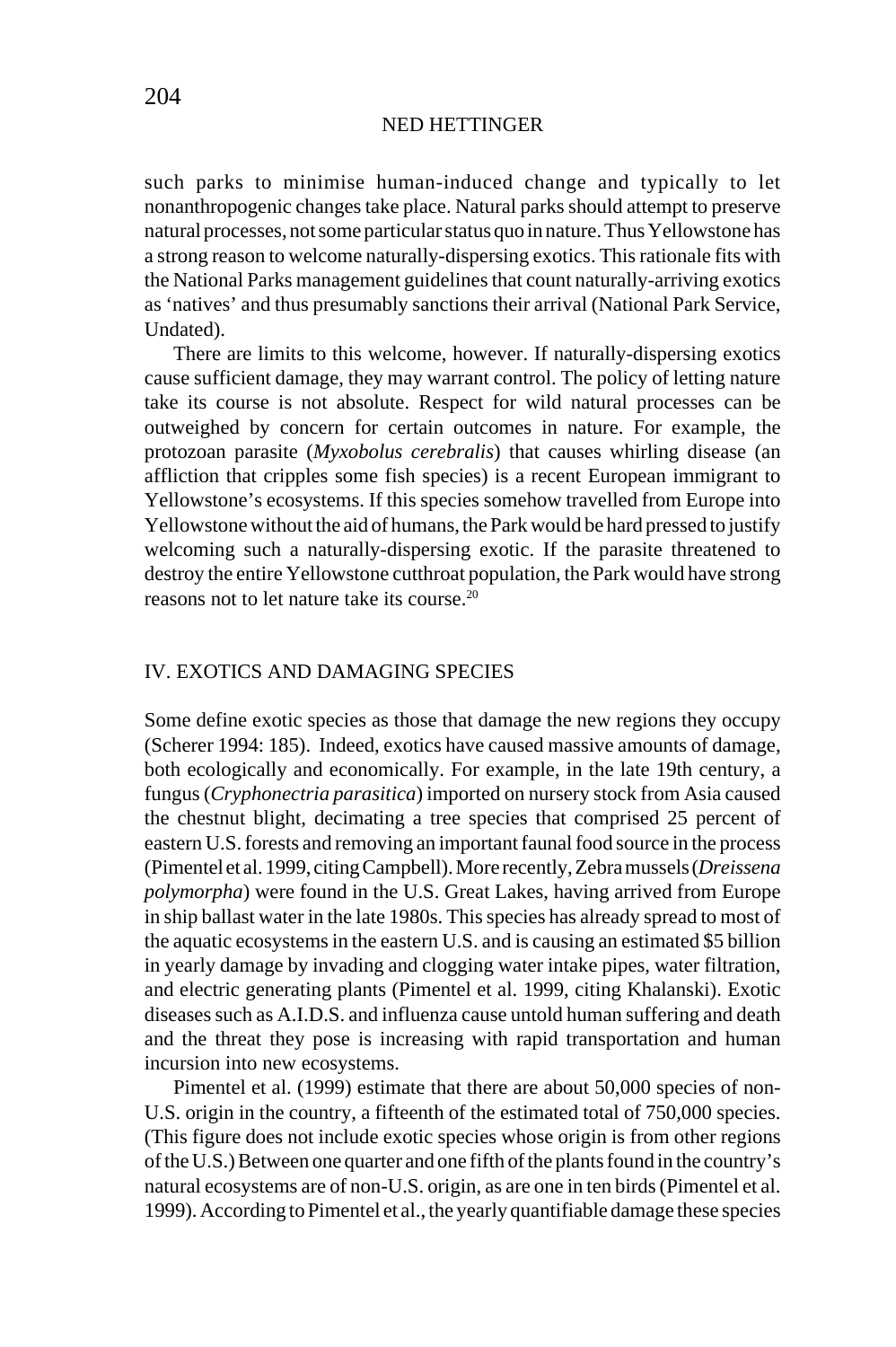cause is at least \$138 billion. Culprits include human, animal, and plant diseases (\$41 billion), weeds (\$34 billion), European and Asiatic rats (\$19 billion), insects that destroy crops and forests (\$17 billion), cats (\$14 billion), and zebra mussels (\$5 billion). Pigeons (*Columba livia*), fire ants (*Solenopsis invicta*), starlings (*Sturnus vulgaris*), and feral pigs cost about \$1 billion each (Pimentel et al. 1999).

Exotics have caused the extinction of native species. For example, the brown tree snake (*Boiga irregularis*) accidentally introduced on Guam extirpated more than 75 percent of both native species of lizards and forest birds (Pimentel et al. 1999). Exotic species are frequently mentioned as the second most serious cause of species extinction, just behind human-caused habitat destruction. Approximately 40 percent of threatened or endangered species on the U.S. Endangered Species lists are at risk primarily because of exotic species (Pimentel et al. 1999).

Despite the massive ongoing harm such species cause, we should not identify exotics with damaging species. We have already noted that some native species also cause damage.<sup>21</sup> Furthermore, not all immigrants to new ecosystems are harmful. Most get extirpated before they become established. In defence of planting exotics, Michael Pollan argues that 'the great majority of introduced species can't even survive beyond the garden wall, much less thrive' (1994: 55). Moreover, even if an immigrant species establishes itself as a permanent addition to a new habitat, there should be no assumption that the immigrant is weedy or a pest, that it is 'aggressive', or that its arrival constitutes an 'invasion' (i.e., taking over and causing damage). Although some ecological assemblages are highly susceptible to invasion (e.g., recently disturbed ecosystems), many resist invasion quite successfully. According to the 'tens rule', 10 percent of exotics that are introduced into an area succeed in establishing breeding populations and 10 percent of those will become highly invasive (Bright 1998: 25).<sup>22</sup> Even if only 1 percent of exotics typically cause serious problems, this is of little comfort, for as Bright argues, 'since the global economy is continually showering exotics over the Earth's surface, there is little consolation in the fact that 90 percent of these impacts are 'duds' and only 1 percent of them really detonate. The bombardment is continual, and so are the detonations' (1998: 24).

John Rodman argues that because what exotics do when they arrive 'is replace natives, we may suppose that presence of an exotic is bad per se, and invasive behaviour compounds the original sin' (1993: 141). But the assumption that exotics will displace native species is not obviously true. One invasion biologist posing research questions for the field asks whether 'invaders tend to usurp ecological roles of natives or use resources and new ways of life not previously exploited in the recipient community' (Vermeij 1996: 7). Another claims that plant invaders range from 'species with modest resource usurpation spread across many competitors, resulting in no extirpations, to species whose competitive pressure is focused on one or a few resident species' (Westman 1990: 253).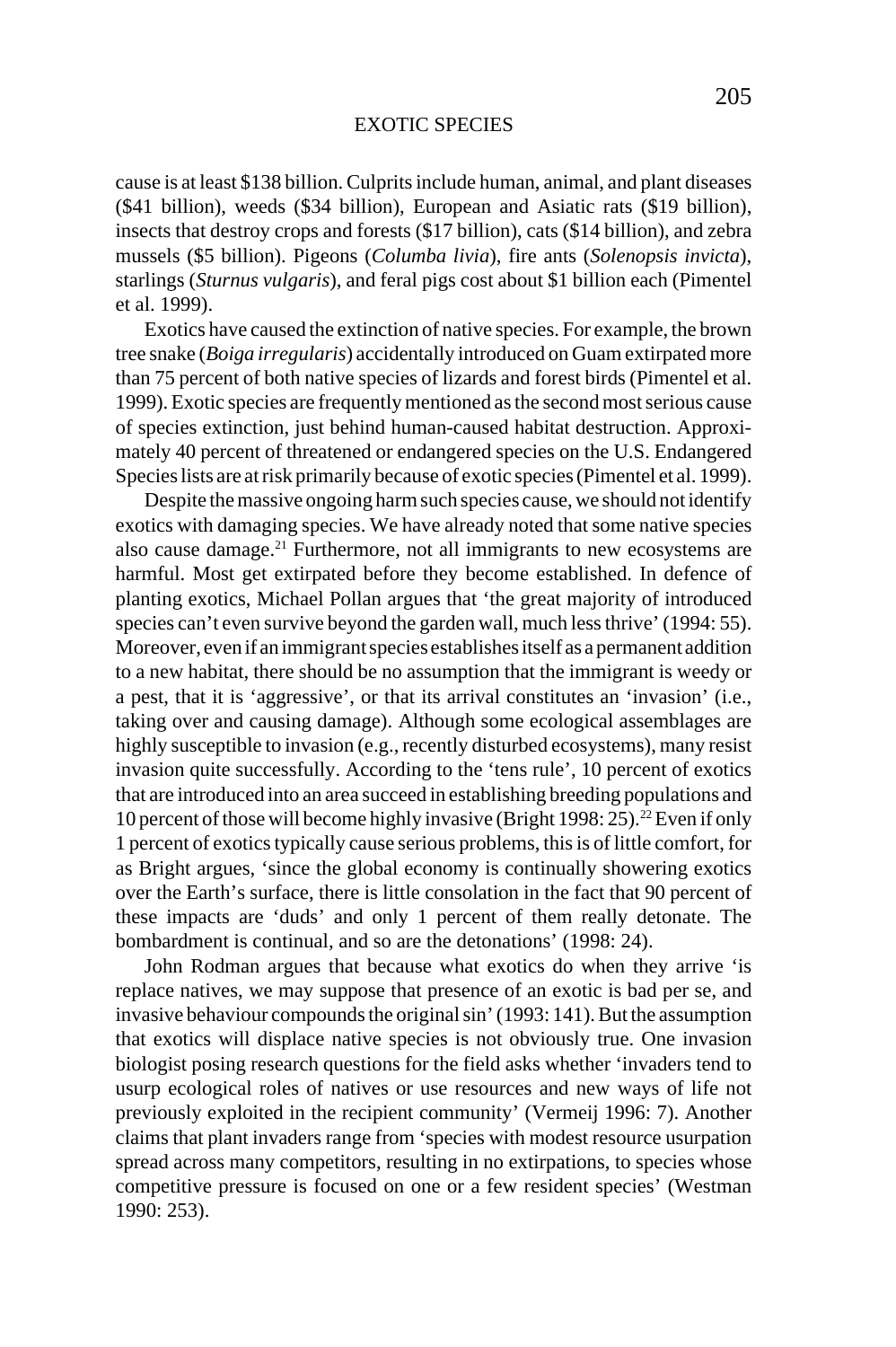Exotics can even be beneficial in the new habitats they occupy. Vermeij speaks of the 'potentially crucial role invasions and invaders have played in stimulating evolution' and says that 'in the absence of invasions, communities and species and interactions comprising them may stagnate, especially if the economic base of energy and nutrients remains fixed' (1996: 7). Exotics sometimes provide habitat for native species. A species of *Eucalyptus* tree introduced into California from Australia over 120 years ago benefits Monarch butterflies (*Danaus plexippus*) who rely on them during annual migrations (Woods and Moriarty 2001). Eucalyptus also benefits native birds and salamanders (Westman 1990: 255). There are also examples of exotics benefiting endangered species: grizzly bears consume substantial amounts of nonnative clover in Yellowstone Park (Reinhart, et al. 1999) and, in some locations in the U.S., nutria (*Myocastor coypus*) (a South American relative of the beaver) are a principal food source for the endangered red wolf (*Canis niger*).23

Consider species like the wild carrot (Queen Anne's lace) (*Daucus carota*) or day lilies (*Hemerocallis*), both European immigrants to the U.S. Michael Pollan's suggestion that these plants have improved the New England landscape – adding to its diversity and beauty – is not implausible. The common apple tree (*Malus sylvestris*) is an import to the U.S. from Europe and West Asia. It is hard to imagine that these apple trees have not benefited the North American landscape.

It is has even been suggested that exotic species introduced into the U.S. have proven beneficial on balance (Corn et al. 1999: 15). Ninety-eight percent of the food crops and animals produced in the U.S. were foreign to North America, including corn, wheat, rice, soybeans, cattle, poultry, and honey bees (Pimentel et al. 1999). The U.S. economic benefits they convey – \$800 billion annually, according to Pimentel et al. (1999) – exceeds the estimates of U.S. economic damages caused by exotic species. Treating such economic calculations as a fair assessment of net value or disvalue of exotic species is highly problematic.<sup>24</sup> Nevertheless, it is important to recognise that despite the many disasters caused by introduced exotics, humans have had success introducing, controlling, and benefiting from some exotic species.

The common assumption that exotics must be  $-$  or invariably are  $-$  harmful results from either unfair stereotyping or accepting an idyllic, balance-of-nature paradigm of natural systems. Pollan makes the case against such stereotyping powerfully: 'The current attack on alien species usually cites a few notorious examples of imported plants that have behaved badly, such as kudzu, Japanese honeysuckle, multiflora rose and purple loosestrife. These demon species are then used to tar the entire class of aliens with guilt by association' (1994: 55). If natural systems were typically comprised of a delicate balance of species wellintegrated into communities of members in adapted fit with each other, then the arrival of an outsider not tuned to the system would lead one to expect ecological disaster or ecosystem degradation of some sort. But such a conception of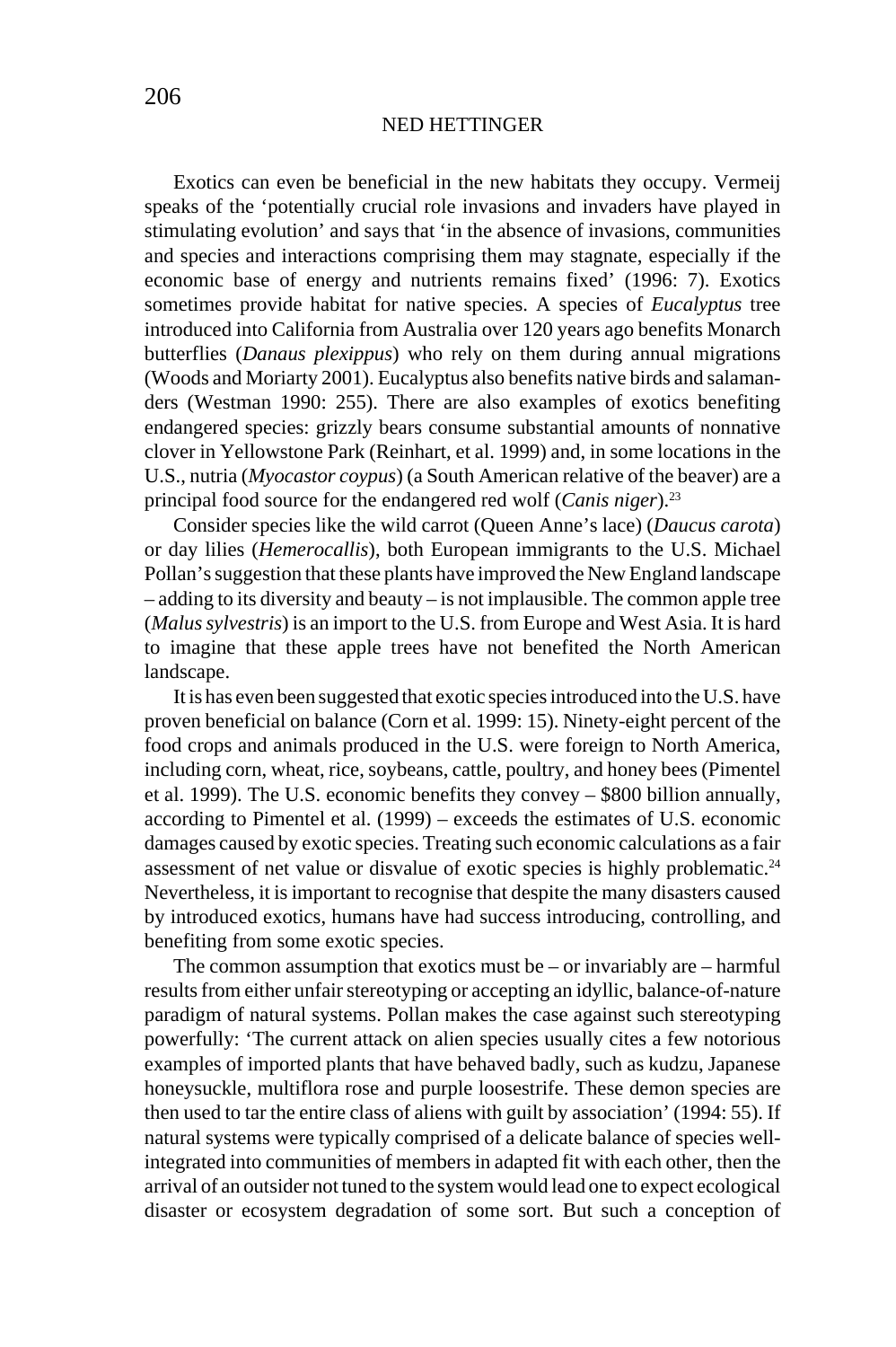ecological assemblages is problematic given the recent emphasis in ecology on disequilibrium, disturbance, and fortuitous association of species as the norm for many natural systems. Exotics arriving into these types of systems will not be disrupting any stable balance.<sup>25</sup>

Still, there are good reasons for being suspicious of the disruptive potential of exotic species. Exotics often arrive without the predators, parasites, diseases, or competitors that are likely to limit their proliferation in their native habitat. Local prey, hosts, and competitors of exotics have not had a chance to evolve defensive strategies. Past experience, documented by the familiar exotic-invasion horror stories (some mentioned above), is another reason for suspicion. Nevertheless, as with the connection between human introduction and exotics, one ought not to move from an empirical correlation between the presence of exotics and damaging results to a conceptual connection between exotic species and those that cause damage.

When an exotic species causes serious damage or harm, we have a reason for a negative appraisal of this exotic. When exotics cause harm to human interests, the ground for a negative evaluation of these exotics is fairly straightforward: No one doubts the economic damage zebra mussels have caused in the U.S. Such harm, however, will have to be weighed against benefits the exotic provides. According to Mark Sagoff, zebra mussels are responsible for clearing the organic matter that once choked Lake Erie, which had been given up as dead due to eutrophication (1999: 17).26 Consider another example: dogs (*Canis lupus familiaris*) were originally introduced to North America by nomads crossing the Bering Strait about 10,000 years ago. Although they have caused significant losses for humans (e.g., feral packs killing livestock and dogs biting people and killing small children), no one would deny the importance of the benefits this one-time exotic species provides.

When exotic species harm or impoverish nonhuman nature, the justification for a negative evaluation is less straightforward. Many worry about whether it makes sense to harm natural systems and they challenge us to provide a principled distinction between harming a natural system and changing it (Throop 2000). (For example, in what sense did the chestnut blight harm or damage eastern U.S. forests as opposed to merely changing them?) But when an exotic species invades a diverse native community and changes it into a virtually uniform stand of a single species vastly diminished in suitability for wildlife habitat or forage (e.g., *Phragmites* in eastern U.S. wetlands, *Melaleuca* in Florida), a negative appraisal on nonanthropocentric grounds seems straightforward. Such an appraisal is also clearly called for when an exotic species, plentiful in its native habitat and present as an alien around the world, causes large numbers of extinctions of other species (e.g., brown tree snakes). The damage to humans and to nonhuman nature that some exotic species have caused is a significant reason to be worried about exotic species.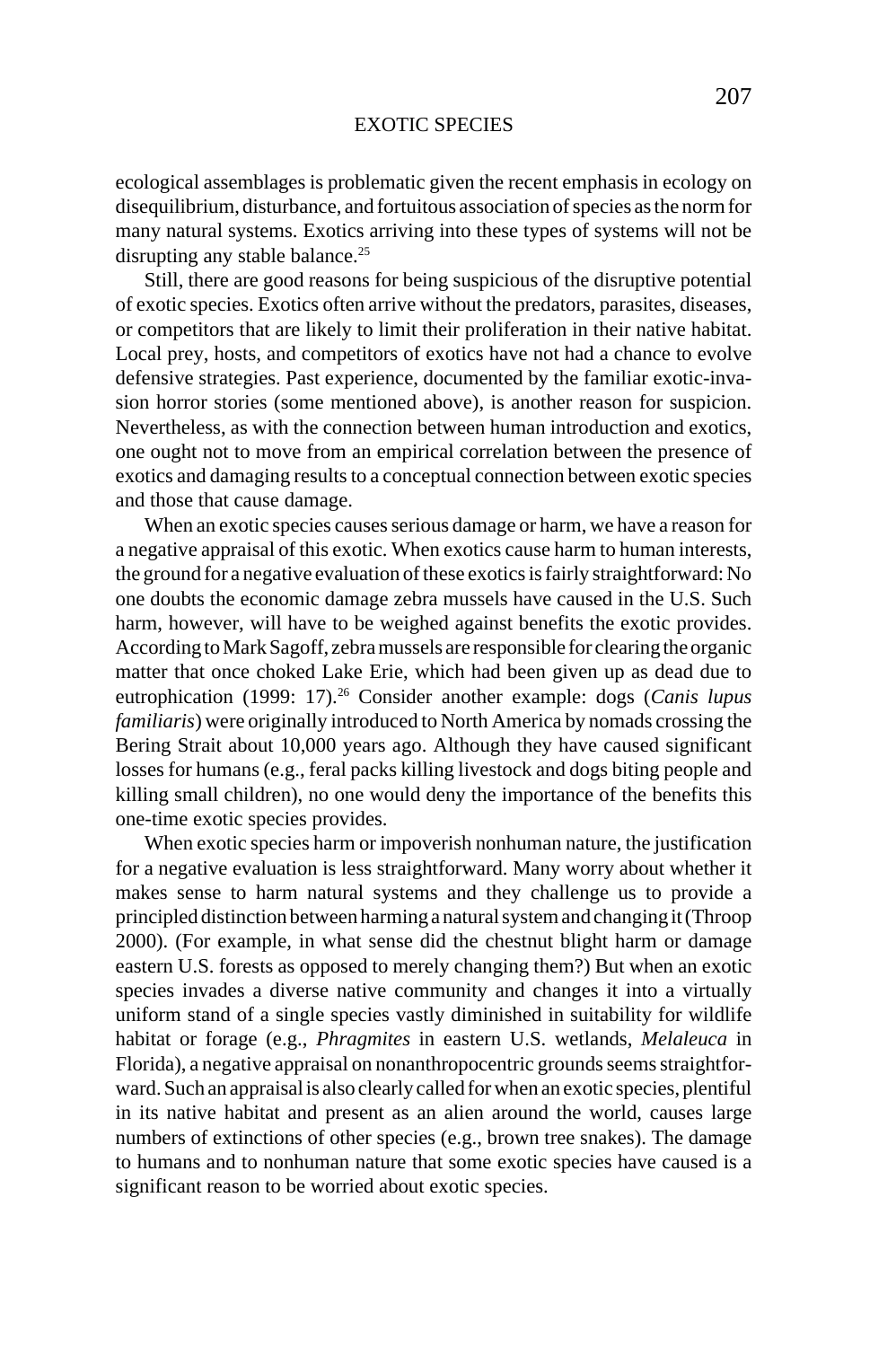# V. NATURALISATION OF EXOTICS

Species expand their ranges, often moving between types of ecological assemblages. Such migration is a natural phenomenon which enriches ecosystems and drives evolution. As with extinction, humans have taken this natural process and dramatically increased its speed and scale, turning a valuable process into a highly problematic one. When species move into foreign ecological assemblages, they become exotics. Over time, exotic species 'naturalise'27 and become native. John Rodman claims that 'plants resemble people in that many natives are immigrants that have been in a country long enough to become members and citizens of a community' (1993: 151). Mark Sagoff argues that 'many of the alien species among us have become an integral part of our community and our cuisine – cattle, cotton, corn, and striped bass are surely as American as sunflower seeds, cranberries and Jerusalem artichokes' (1999: 22).

One reason we need a notion of naturalisation is because it is likely that many, perhaps most, of the species in any given ecological assemblage did not first evolve in that assemblage and were originally foreign to it. If exotics never naturalised, then we open ourselves to the peculiar possibility that most of the species in ecosystems are exotics. Although recent and massive human transport of species around the globe has created assemblages where the majority of species are exotics, $2^8$  this is not a plausible way to think about typical ecosystems that are relatively untouched by humans. Thus we need a notion of naturalisation of exotics, or as Michael Pollan (1994: 55) puts it, we need a 'statute of limitations on their alien status'. How should we understand this process of naturalisation by which an exotic becomes native?

Some claim that judgements of naturalisation are subjective and arbitrary. Walter Westman, for example, thinks it takes a 'subjective judgement' to answer the question 'how long must the process of evolutionary accommodation between newcomer and residents last before the species can be considered naturalised or native?' (1990: 252). Echoing Westman, Jonah Peretti says, 'It is unclear how long a species needs to be established in a location before it is considered native. Is a species "naturalised" in 100 years, 1,000 years, or 10,000 years? The distinctions are arbitrary and unscientific' (1998: 185).

I suggest that the process of naturalising and becoming native is neither arbitrary nor purely scientific. On the account proposed here, naturalisation involves philosophical evaluation as well as ecological judgment. To become native, an exotic species must not only naturalise ecologically (i.e., adapt with local species and to the local environment), but it must also naturalise evaluatively. This means that for an exotic to become a native, human influence, if any, in the exotic's presence in an assemblage must have sufficiently washed away for us to judge that species to be a natural member of that assemblage.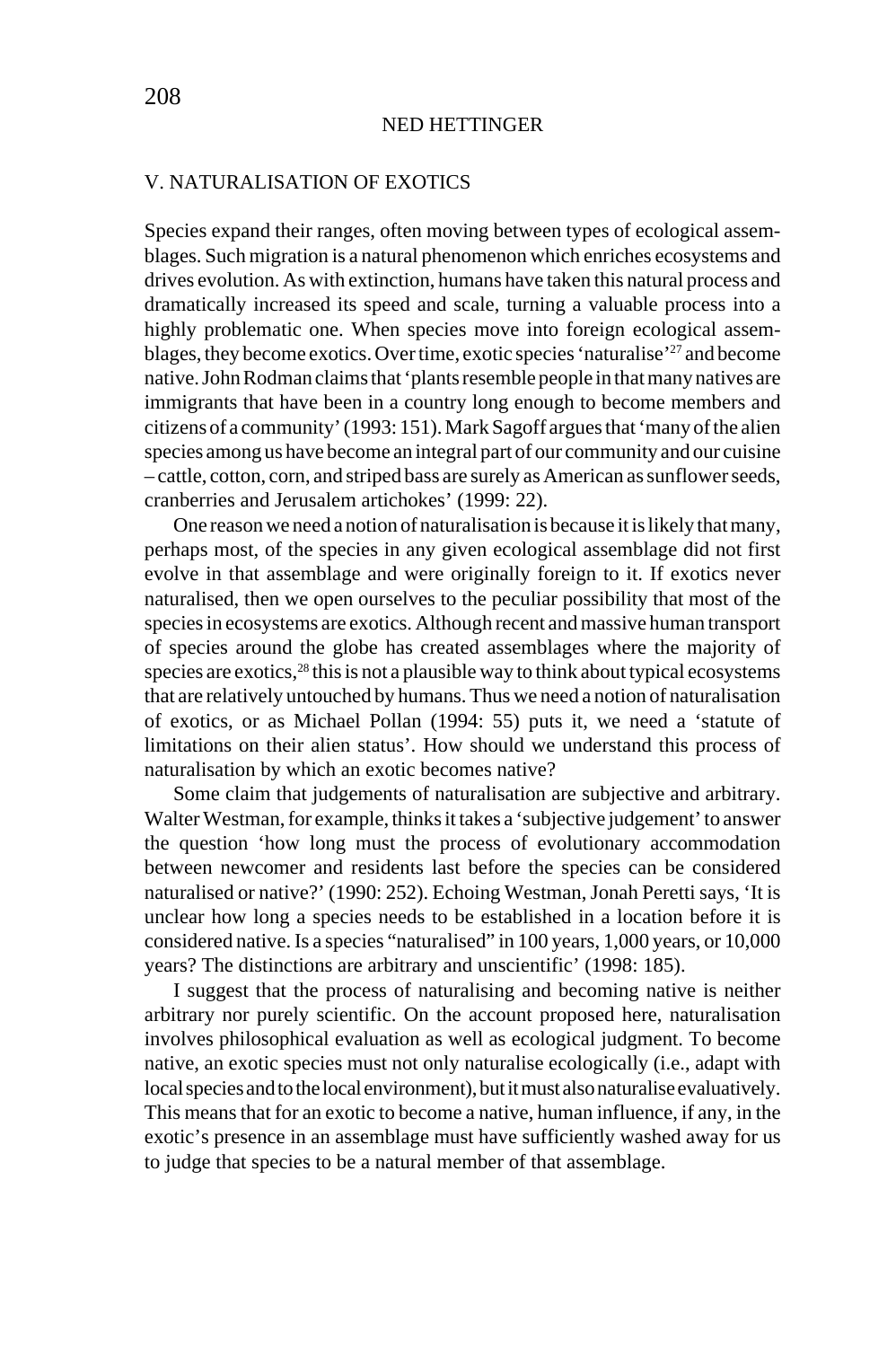#### *Ecological naturalisation*

An exotic species naturalises in an ecological sense when it persists in its new habitat and significantly adapts with the resident species and to the local abiota. This is a matter of degree and typically increases over time. Immigrant species will immediately causally interact with elements of the local ecological assemblage, but significant adaptation between the immigrant and residents and between the immigrant and the local abiota takes time and increases over time. Exertion of evolutionary pressure between the immigrant, the residents, and the abiota will also not be immediate.

Determining what is to count as significant adaptation requires context sensitive judgement. Adaptation can continue indefinitely. Whether adaptation is sufficient for ecological naturalisation may depend on the adaptive potential of a particular species/ecosystem complex. If a great deal of adaptation is going to take place (perhaps including co-evolution of the exotic and several resident species), then until this occurs, we likely would not judge the exotic to have ecologically naturalised. On the other hand, if the exotic tends to employ resources and modes of living that were not previously exploited in the recipient habitat, then perhaps not much adaptation need take place before we judge the species to have ecologically naturalised. In highly individualistic and loose assemblages, where few ecological or evolutionary links exist between members and where many species have wide-ranging tolerances to a diversity of abiotic factors (and so are unlikely to have adapted much to local conditions), a newcomer may be no more exotic (that is, unadapted to the local species and abiotic conditions) than are the resident species. Perhaps very little adaptation is sufficient to ecologically naturalise to such an assemblage. Ecological naturalisation can also occur in assemblages where the vast majority of species are human-introduced exotics (e.g., Hawaiian forests, or cities and suburbs where people have eradicated the natives and planted exotics). Over a sufficient time period, a large group of exotics would ecologically naturalise with each other and the surviving natives would also adapt with the new assemblage.

Mark Sagoff has challenged the ecological component of the distinction between exotics and natives and thus the idea that ecological naturalisation is relevant to the distinction.29 Sagoff argues that the distinction between exotics and natives is purely geographical-historical, with no ecological content or economic implications. For Sagoff, an exotic is simply a species that has come from someplace else (after an arbitrarily determined point in time). Exotics, he suggests, do not differ from natives ecologically, and they will be no more likely to be economically damaging than are natives. Sagoff argues that empirical research by ecologists would not enable them to distinguish the exotic species in an assemblage from those which are not. The only way to tell the difference would be to acquire historical information about the past geographical location of these species.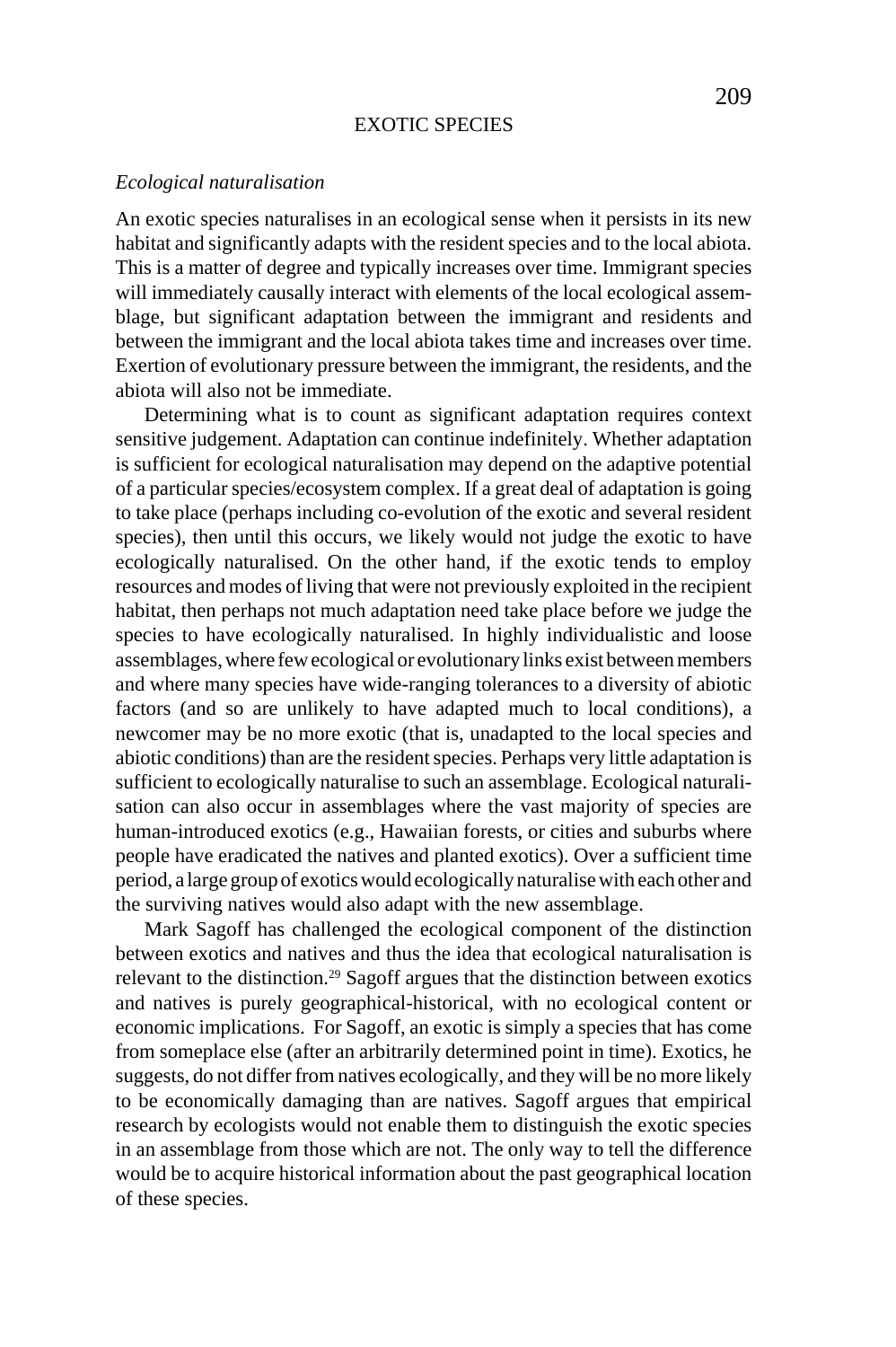In response to my suggestion that exotics, unlike natives, will not have significantly adapted with the local assemblages, Sagoff argues that we will always be able to tell plausible, but speculative, 'just so' stories about how the new immigrants to an assemblage have adapted. If an immigrant species establishes itself in a new geographical location, it will undoubtedly have survival skills, such as making or catching its food, avoiding or defending itself against local predators, and so on. Immigrants without such skills will not survive. Such skills (preadaptations) will likely enable us to tell a story about how such species have adapted to the local assemblage (even though they have not).

Sagoff is right that this phenomenon of preadaptation will make it more difficult for ecologists to determine which species are exotics and which are natives. But Sagoff's epistemological conjecture about the difficulty of empirically distinguishing exotics from natives is compatible with my definition of exotics as those that have not significantly adapted with local assemblages. Even if it is true that, absent historical-geographical knowledge, we would have a hard time telling which species have actually adapted with the local assemblage and which – though they can survive there – have not adapted, this does not vitiate the distinction between such species.

Additionally, although Sagoff's epistemological conjecture is intriguing, it is not all that plausible. Invasion biologists – those who study, among other things, the differences between recently-invaded and not recently-invaded assemblages – would likely be able to make reasonable judgements about which species are more likely to be exotic. Numerous considerations would provide reasons for thinking a species is more likely to be exotic (i.e., not significantly adapted with the local assemblage). Consider two: (1) We find that nothing eats a given species and then, a year later, discover that several local species are now eating it; (2) A small number of individuals of a rapidly reproducing species has a genetically-based trait that significantly enhances their fitness in the local environment (perhaps they have a tolerance to a toxic metal in the soil); 5 years later, most of the members of this species have this trait. In general, we could identify an optimal engineering design for a given species that would make it most fit in an assemblage and then use distance of the species from this design as a means to assess the probability and extent of its exoticness.

Westman and Peretti worry about how long an exotic must naturalise before it becomes native. I suggest that the speed of ecological naturalisation will vary depending on the immigrating species and the nature of the local ecological assemblage. Some insects 'quickly adapt to new hosts, even within periods as short as 10 years' (Vermeij 1996: 7) and for plants, 'genetic changes by population level selection can sometimes be found in annual invader species within 25–40 years' (Westman 1990:  $254$ ).<sup>30</sup> Species that reproduce more quickly will likely adapt and evolve more quickly and thus will ecologically naturalise more quickly than species with longer generation times.<sup>31</sup>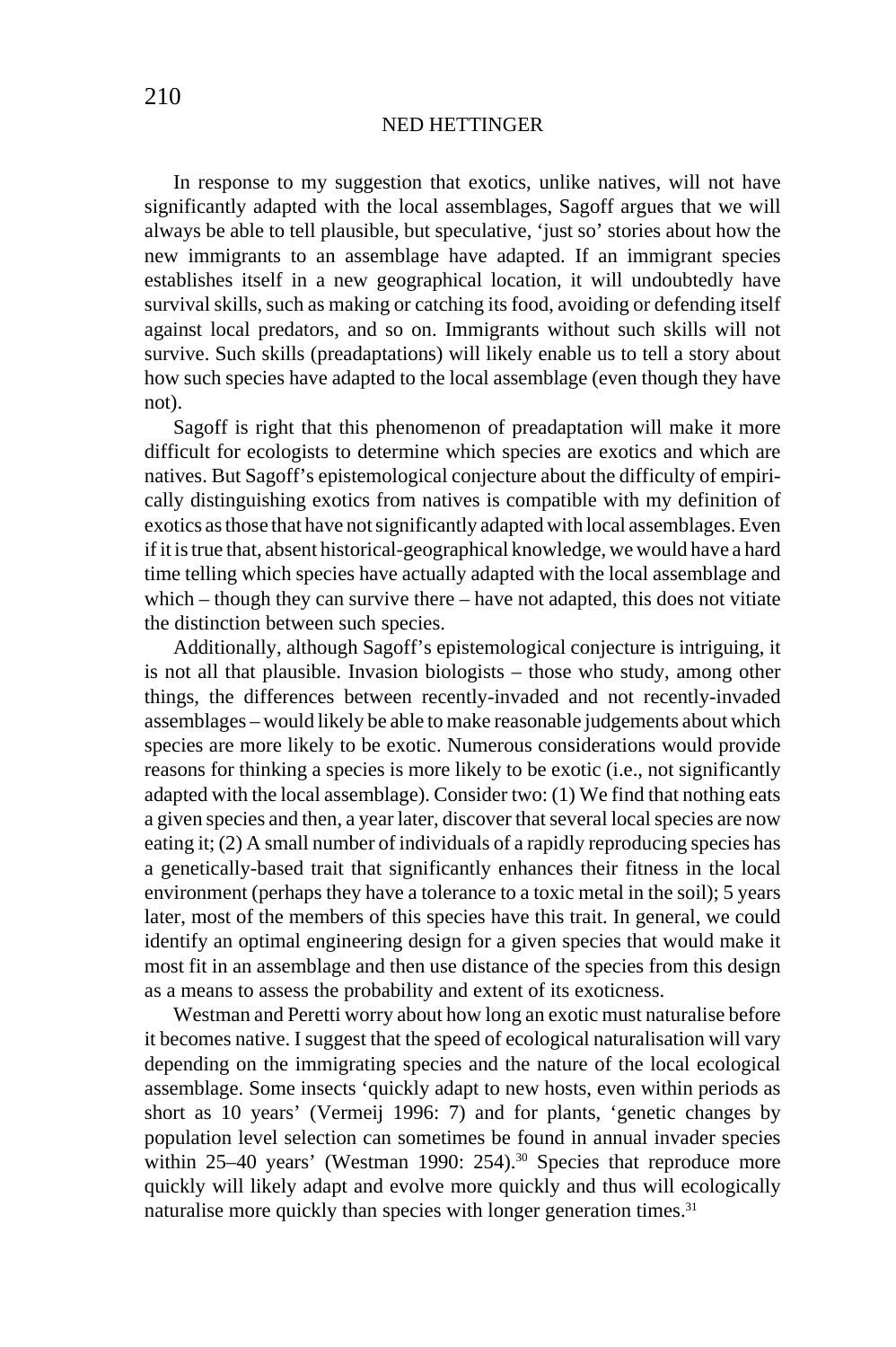#### *Evaluative naturalisation*

Should ecological naturalisation be all that is required before an exotic species is to be considered native? I think not. Many immigrant species have been in their new habitats long enough to ecologically naturalise (i.e., significantly adapt with local species) and yet we justifiably hesitate to consider them natives. Consider kudzu, perhaps a paradigm case of a nonnative. It has been in the U.S. for 125 years and it is likely to have adapted with local residents and to local abiota to a significant degree in at least some of its habitats. Or consider Holmes Rolston's claim that mustangs on the western range are not natives even though they (and the ecological assemblages with which they interact) have had several hundred years to adapt. Many still consider Hawaiian feral pigs nonnative even after some 1500 years. It is hard to believe that significant ecological naturalisation has not occurred during that time span.32 The judgements that these species are not yet natives – despite having significantly adapted with resident species and to local abiota – can be explained by treating judgements about naturalisation and the resultant nativity as involving an evaluative component in addition to the ecological one.

Onetime exotic species that are judged to have naturalised and become fullfledged natives are ones that we take to be 'natural' members of their ecological assemblages.33 For this to be the case, we must judge their presence in these assemblages as not representing significant, ongoing human influence. Human involvement in a species' presence in an assemblage calls into question whether they are natural members of this assemblage. To the extent that an exotic species' presence in ecological assemblages continues to be characterised by ongoing human influence, to that extent we should be unwilling to evaluate the species as having fully naturalised and become native. This is true even if the immigrant species has significantly ecologically naturalised and is thus no longer exotic.

We do not prevent human-introduced exotics from becoming native when we require that they not only significantly adapt but also become natural members of their new assemblages. For exotics can evaluatively naturalise as well as ecologically naturalise. Human influence on natural systems and species 'washes out' over time, like bootprints in the spring snow.<sup>34</sup> Natural processes can once again take control, as when old mining roads erode and vegetation overgrows them. This washing away of human influence over time constitutes evaluative naturalisation and it allows human-introduced exotics that have ecologically naturalised to become full-fledged natives.35

A number of factors affect the washing away of human influence and the resultant evaluative naturalisation (Hettinger and Throop 1999: 20–21). First, the greater the human influence, the longer it takes to wash out. Perhaps this is why we are reluctant to think of feral animals as capable of naturalising and becoming natives even over long time-periods. Domestication of animals constitutes significant human influence over them, and so even after several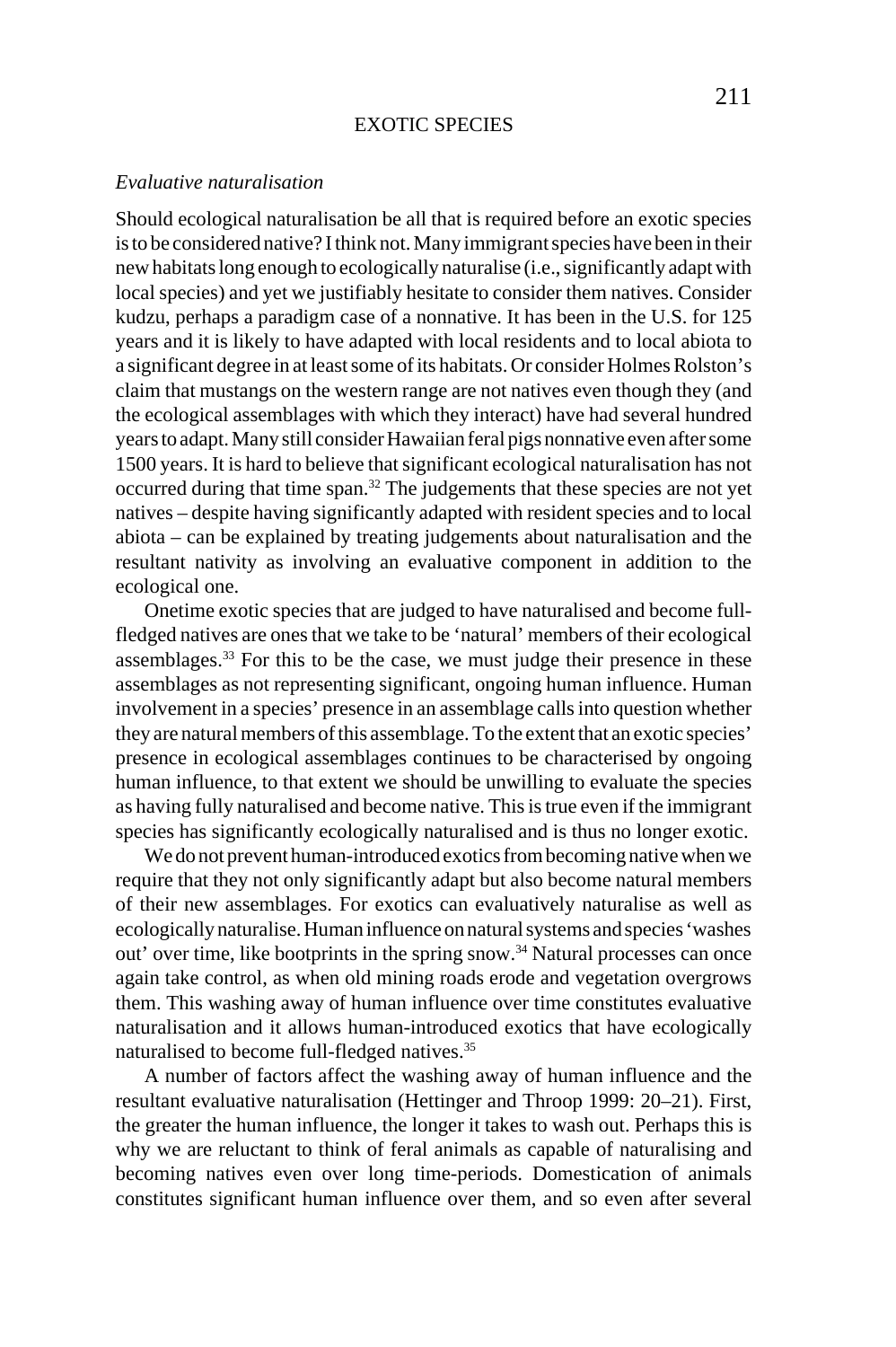hundred years we might think that feral horses, for example, are still not native (fully naturalised) on the American range, despite having significantly ecologically naturalised. Withholding the judgement that they have evaluatively naturalised reflects the view that the human influence on those species is of ongoing significance. Consider another example. Human introduction of exotic species that take on keystone roles in ecosystems (or extirpate keystone species) result in greater human influence than does human introduction of nonkeystone exotics. Evaluative naturalisation takes longer when there is more human influence over natural systems to wash away.

Increasing temporal distance from human influence is another factor that contributes to the washing away of such influence. For an exotic species to naturalise ecologically, it must significantly adapt with other natives and the local abiota, and this ensures that it will have some temporal longevity in an assemblage. This longevity may  $-$  but need not  $-$  be sufficient to ensure evaluative naturalisation. Washout of human influence is a function of a variety of factors, only one of which is temporal distance from that influence. Thus one cannot specify a particular time period in which evaluative naturalisation will occur, other than to say that sufficient temporal distance (e.g., geologic time) can wash away almost any degree or type of human influence. For example, any human influence over landscapes by Pleistocene humans is likely to have long since washed away. To take a fanciful example, suppose that contemporary North American wolves were the descendants of domesticated dogs that Pleistocene peoples brought with them to the continent. Although wolves would thus have been human-introduced exotics, these animals would have long since naturalised both ecologically and evaluatively.

A third factor affecting the washout of human influence is the extent to which a natural system becomes similar to what it would have been absent that influence. If mountain goats would be in Yellowstone Park today except for the fact that human roads and other constructs blocked their migration routes, then even though it is a human-introduced population of goats that is now migrating into the Park, this humanising factor is significantly countered by the washing away of human influence that results from nature returning to a pattern it would have displayed absent that influence. In this case, human action overall would not have influenced the outcome in nature: Mountain goats would be in Yellowstone if humans had not influenced natural systems. In contrast, one reason to think of pigs in Hawaii as not evaluatively naturalised and thus not natives (beyond the fact that they are feral) is that the only realistic way pigs could get to the Hawaiian islands is with human assistance. Thus, it is likely that Hawaiian nature would have remained without pigs virtually forever but for human intervention. Thus it is reasonable to view pigs on Hawaii as representing continuing human influence in this respect.

A fourth factor affecting washout of human influence is the extent to which natural forces have reworked a human-influenced system (independently of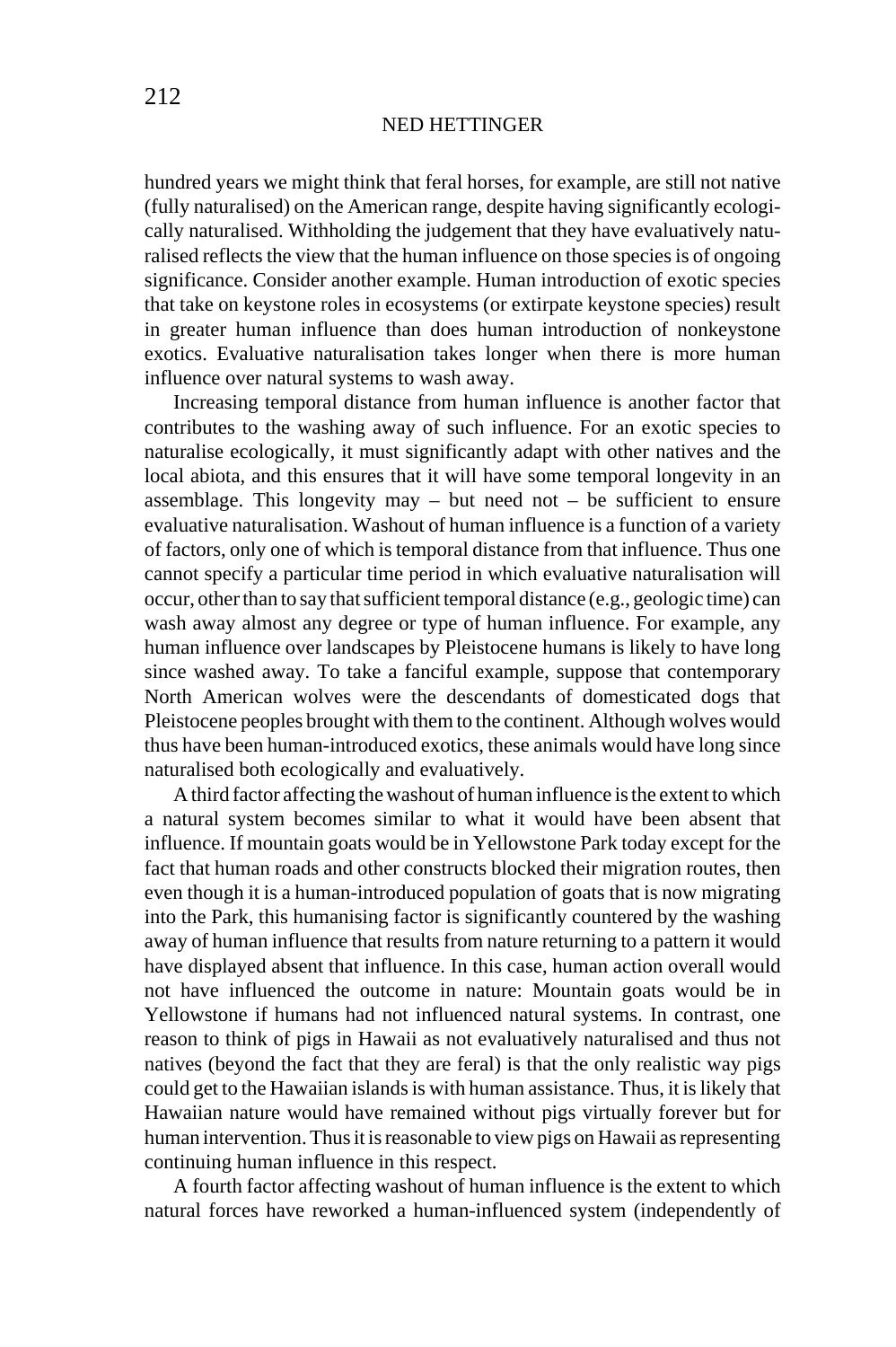whether the result is similar to what it would have been absent human intervention). For example, if humans introduce coyotes into an area with significant wolf presence, human influence on the assemblage resulting from coyote introduction would be lessened quickly because wolves significantly dominate coyotes. When a human-introduced exotic has naturalised in the ecological sense, natural forces have reworked the affects of human action to some degree. Thus ecological naturalisation contributes to evaluative naturalisation in this dimension as well, though again there is no reason to think that it is sufficient for it.

All of these factors play a role in our judgement about whether a humanintroduced exotic has evaluatively naturalised and become a natural member of its new assemblage. A human-introduced exotic that has less impact, that has been in the system longer, that changes the system's trajectory less, and that has been more greatly influenced by natural forces is one that will be more likely to have naturalised in the evaluative sense. Once it has done so, and if it has also ecologically naturalised, it warrants the appellation 'native species'.

Some argue that an exotic species naturalises when it ceases to cause damage to its new environment. A species is not native, on this account, until it fits in and becomes a stable, sustainable, and productive member of its new community. Besides mistakenly intimating that exotics must cause damage, this suggestion falsely assumes that native species never do. More generally, this account of naturalisation assumes a problematic and idyllic balance-of-nature paradigm of natural systems. It also ignores the importance of the idea that natives must be natural (i.e., not significantly human-influenced) members of their assemblages. Human-introduced exotics (including genetically-engineered species) could quickly and dramatically increase the stability and productivity of native assemblages, but this should not lead us to consider these species natives. That human-introduced exotics are judged to be beneficial is not an appropriate reason for conceptualising them as native.

Let me summarise the implications of my account of naturalisation for the distinction between exotics and natives. Exotics are species that have not significantly adapted with the local ecological assemblage. Once a species has significantly adapted (ecologically naturalised), it is no longer exotic. But such a species might still not be native. If it was human introduced and if its presence in the assemblage represents significant and ongoing human influence, then it is not a natural member of this assemblage and so is not native. Perhaps kudzu, western mustangs, and Hawaiian pigs are such examples of species that are no longer exotic (because they have ecologically naturalised), but are not yet natives either (because the human influence on their presence is still significant).

Although human introduction is not part of my account of exotics, it is a factor in my account of native species. Are the problems I identified with the human-introduced account of exotics applicable to my account of natives? Although I need not count the restored Yellowstone wolves as exotics (as must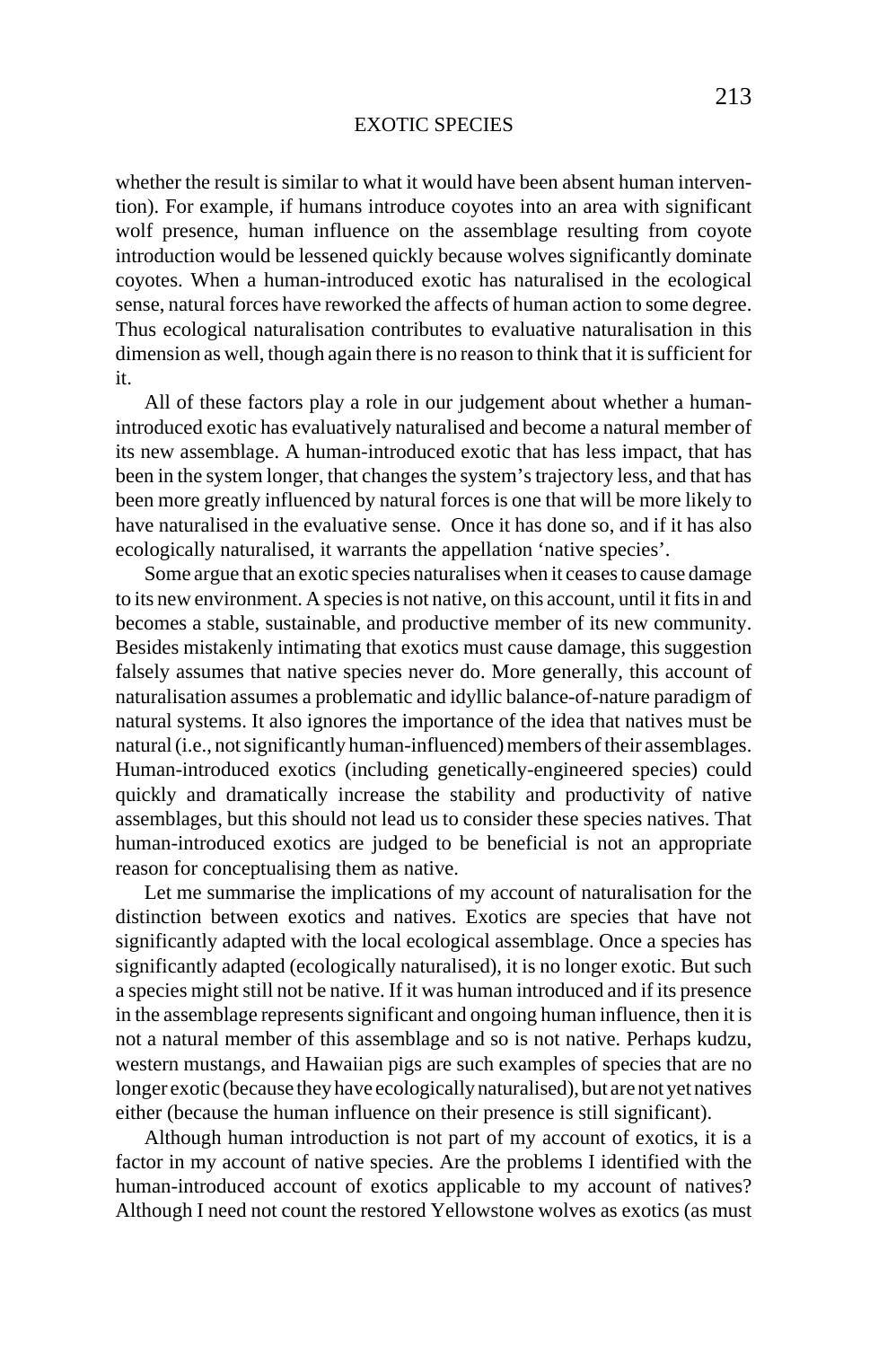the human-introduced account of exotics), it might seem that I cannot say that they are natives either, given the significant human involvement in their return to Yellowstone. But because this is return of a species that humans had previously eradicated, the restoration of wolves to Yellowstone is, in one important respect, a lessening of human influence over both Yellowstone and the wolf as a species. Yellowstone with wolves is now like it would be had humans never eradicated them. Similarly, by returning the wolf to its former range, humans are, in one respect, lessening their overall impact on wolves. Thus, in these respects, wolves are natural and hence native members of Yellowstone, despite being restored by humans.

# VI. XENOPHOBIA, BIODIVERSITY, AND DISVALUING EXOTICS AS **EXOTICS**

Nativists are those who favour native inhabitants over immigrants and/or want to preserve indigenous cultures. Biological nativists favour native flora and fauna, and they combat the introduction and spread of exotic species in order to preserve native assemblages. For example, I planted a mimosa tree (*Albizzia julibrissin*) in my yard after seeing the tree around the Lowcountry of South Carolina. They have pink, silk-like flowers in the spring and are beautiful in bloom. When I discovered the tree was an import from Iran and China, I regretted planting it. I was annoyed with myself, as I was with my neighbours, for planting species not native to the barrier islands of South Carolina. Planting natives and shunning exotics helps to preserve the unique character of our local environments.

Such an opposition to exotic species has been compared to a xenophobic prejudice toward immigrant peoples. Michael Pollan, for example, suggests that biological nativism embodies a purist ideology that is reminiscent of the ethos of the Nazis who had a native plant movement of their own, purifying the biology of their country as they purified their culture of Jews (1994: 54). In a similar vein, Jonah Peretti argues that 'nativist trends in Conservation Biology have made environmentalists biased against alien species' and he wants to 'protect modern environmentalists from reproducing the xenophobic and racist attitudes that have plagued nativist biology in the past' (1998: 183, 191).

In contrast, David Ehrenfeld thinks that comparing the antagonism toward exotics with real biases such as racial profiling of African-Americans and Hispanics 'deserves ridicule.' He argues that

The … analogy, between stereotyping alien species and stigmatising human races is … far fetched. While pejorative generalisations about human races are demonstrably untrue, it is a simple matter to show that gypsy moths, Kudzu vines, and Argentine ants are destructive precisely because they are alien species in new environments.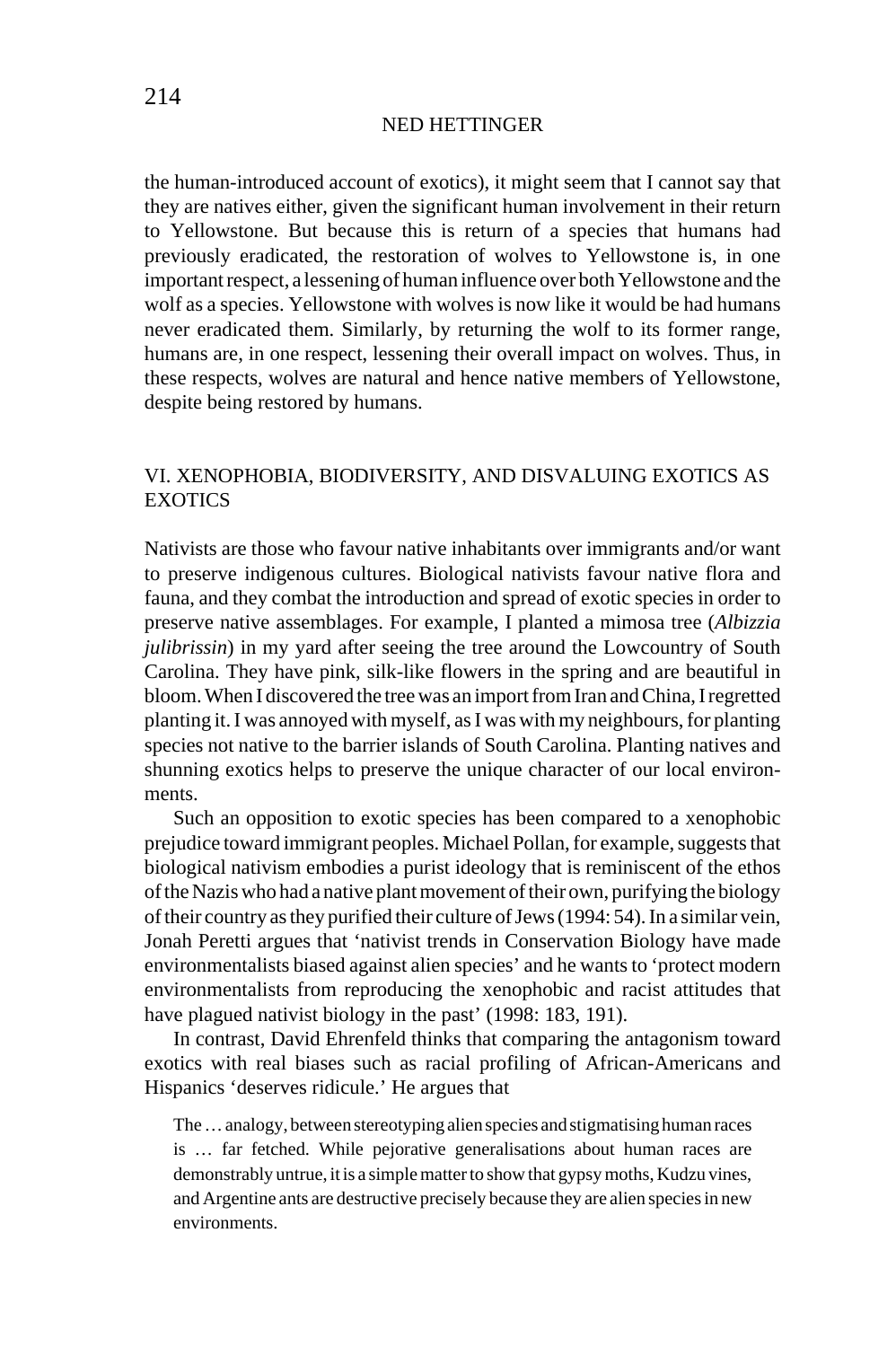After noting some exceptions, Ehrenfeld concludes, 'There are more than enough cases in which exotic species have been extremely harmful to justify using the stereotype' (1999: 11).

Ehrenfeld is on shaky ground if the 'ten's rule' is accurate. If only one in one hundred exotics cause serious problems, then stereotypes about the damaging nature of exotic species may be no more statistically grounded than are some of the morally-obnoxious, racial and sexual stereotypes about humans.

Ehrenfeld's response to the charge of bias is also not available to those who separate the notion of exotic species from the idea of being damaging. When exotics are also distinguished from human-introduced species (as I have done), what justification for a negative evaluation of exotics remains? Those who oppose naturally dispersing, nondamaging exotics seem to be doing so because these species are alien, and negatively evaluating a species simply because it is foreign does suggest a xenophobic attitude and a troubling nativist desire to keep locals pure from foreign contamination.

In human contexts, a policy of favouritism for native inhabitants over immigrants is morally troubling. When it is combined with an ideology of racial purity and a fear of 'biological pollution' from those who are different, it is clearly morally obnoxious. In my home state of South Carolina, a great many people believe that blacks and whites should not marry and have offspring. Many dislike Yankees as well, particularly those like myself who have pretensions of naturalising and becoming native. Given the account of exotic species defended here, opposition to exotics must take seriously the criticism that it is xenophobic and supportive of racial purity.

Biological nativists might respond to this criticism by questioning the assumption that because nativism in human affairs is morally troubling, it must also be troubling in environmental affairs. Many acts that wrong humans do not wrong nonhumans (and vice versa). One reason is that plants and animals cannot have hurt feelings resultant from negative evaluations of them, although both can be disadvantaged by such attitudes. If, however, a nativist attitude is itself prejudicial, discriminatory, and irrational, then its condemnation would not depend on toward whom or what it is aimed. Peretti thinks that 'although environmental purism is not inherently racist, there are compelling arguments that nativist purism is undesirable in all spheres – politically, culturally and ecologically' (1998: 188).

Biological nativists' opposition to exotic species can be defended by distinguishing between types of nativism and purism and the reasons for them. While nativisms based on irrational fear, hatred, or feelings of superiority are morally objectionable, I will argue that some versions of both cultural nativism and biological nativism are rational and even praiseworthy. For example, I believe the protection and preservation of indigenous peoples and cultures is desirable. This may involve favouritism for local peoples and opposition to the dilution of local cultures (a kind of purism), but it is based on an admirable attempt to protect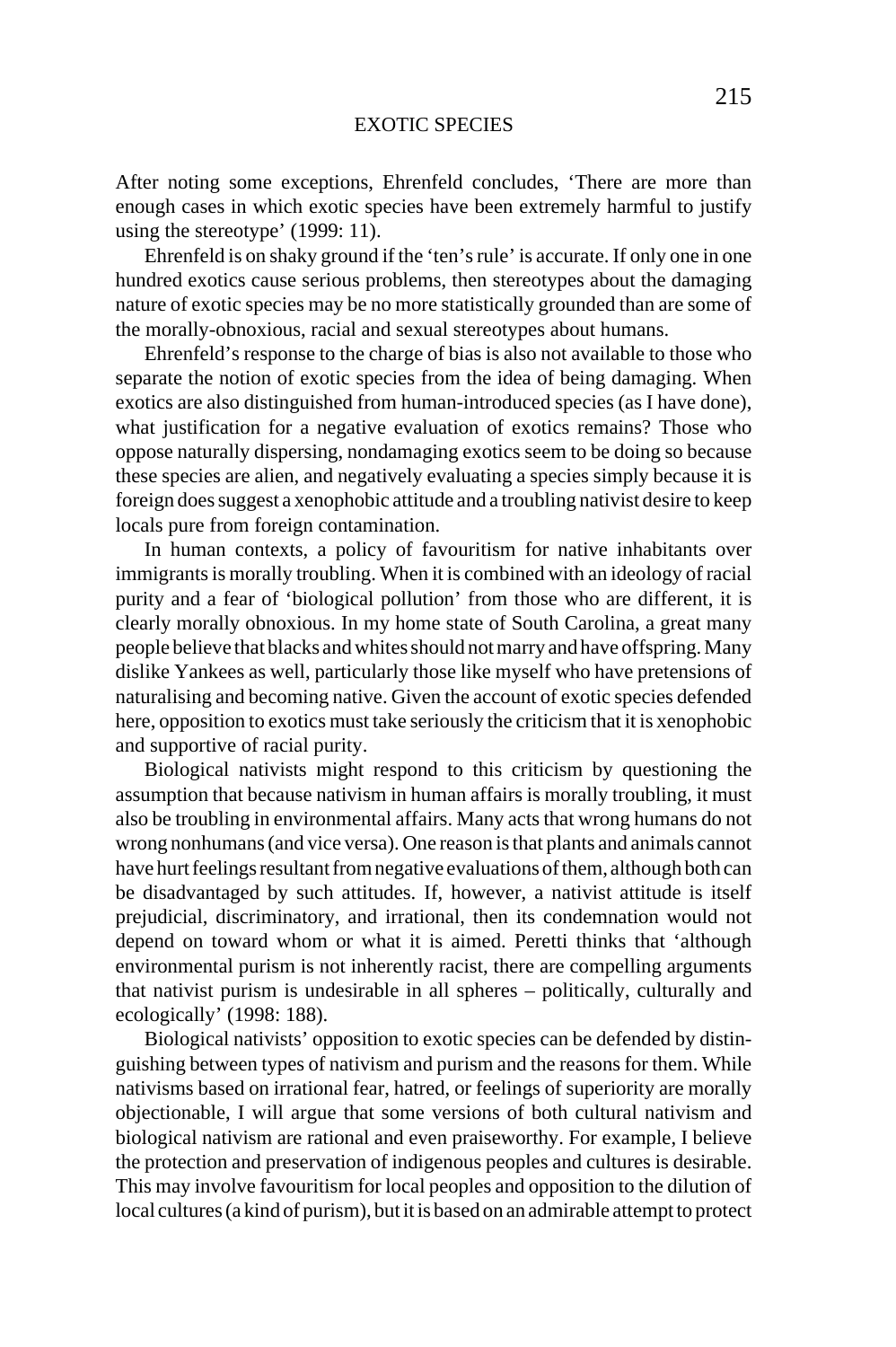the diversity of human culture. Similarly, biological nativism is laudatory because it supports a kind of valuable biodiversity that is increasingly disappearing.

It might seem strange to oppose exotic species on grounds of biodiversity, for the presence of alien species seems to enhance a region's biodiversity, not decrease it. Mark Sagoff argues that one cannot object to exotics on grounds of loss of biodiversity because 'in the vast majority of instances, newcomers contribute in the sense that they add to the species richness or diversity of local ecosystems' (1999: 18). But this argument takes too narrow a view of biodiversity. Since the breakup of the supercontinent Pangaea some 180 million years ago, the earth has developed into isolated continents with spectacularly diverse ecological regions. Biological nativists value and want to preserve this diversity of ecological assemblages. This diversity is in jeopardy due to modern humans' wanton mixing of species from around the globe. The objection biological nativists can have to exotic species as exotics – at least in the current context – is that although they immediately add to the species count of the local assemblage and increase biodiversity in that way, the widespread movement of exotic species impoverishes global and regional biodiversity by decreasing the diversity between types of ecological assemblages on the planet. For example, adding a dandelion (*Taraxacum officinale*) to a wilderness area where it previously was absent diminishes the biodiversity of the planet by making this place more like everyplace else. Adding a mimosa tree to Sullivan's Island makes the Lowcountry of South Carolina more like some Asian assemblages. When this is done repeatedly, as humans are now doing and at an ever increasing rate, the trend is toward a globalisation of flora and fauna that threatens to homogenise the world's ecological assemblages into one giant mongrel ecology. Bright calls the spread of exotics 'evolution in reverse' (1998: 17) as the branches of the evolutionary bush are brought back together creating biosimilarity instead of biodiversity.

The loss of biodiversity resultant from the presence of exotics is greatly exacerbated by damaging exotics that invade, extirpate endemic species, or turn diverse native assemblages into near monocultures of themselves. But such causal diminishment in diversity is distinct from the conceptual diminution identified here: the mere presence of massive numbers of exotics in a great number of assemblages diminishes the diversity between ecological assemblages independently of whether they physically replace or diminish natives. Note that opposition to exotics on these conceptual grounds avoids the unfair stereotyping charge that must be addressed by those who oppose exotics because they are likely to cause damage.

It might be objected that presence of exotic species can enhance interassemblage biodiversity in certain respects, as well as decreasing it in others, and thus that the spread of exotics may not be a threat to overall biodiversity.36 For example, the movement of Asian snow leopards into Yellowstone Park would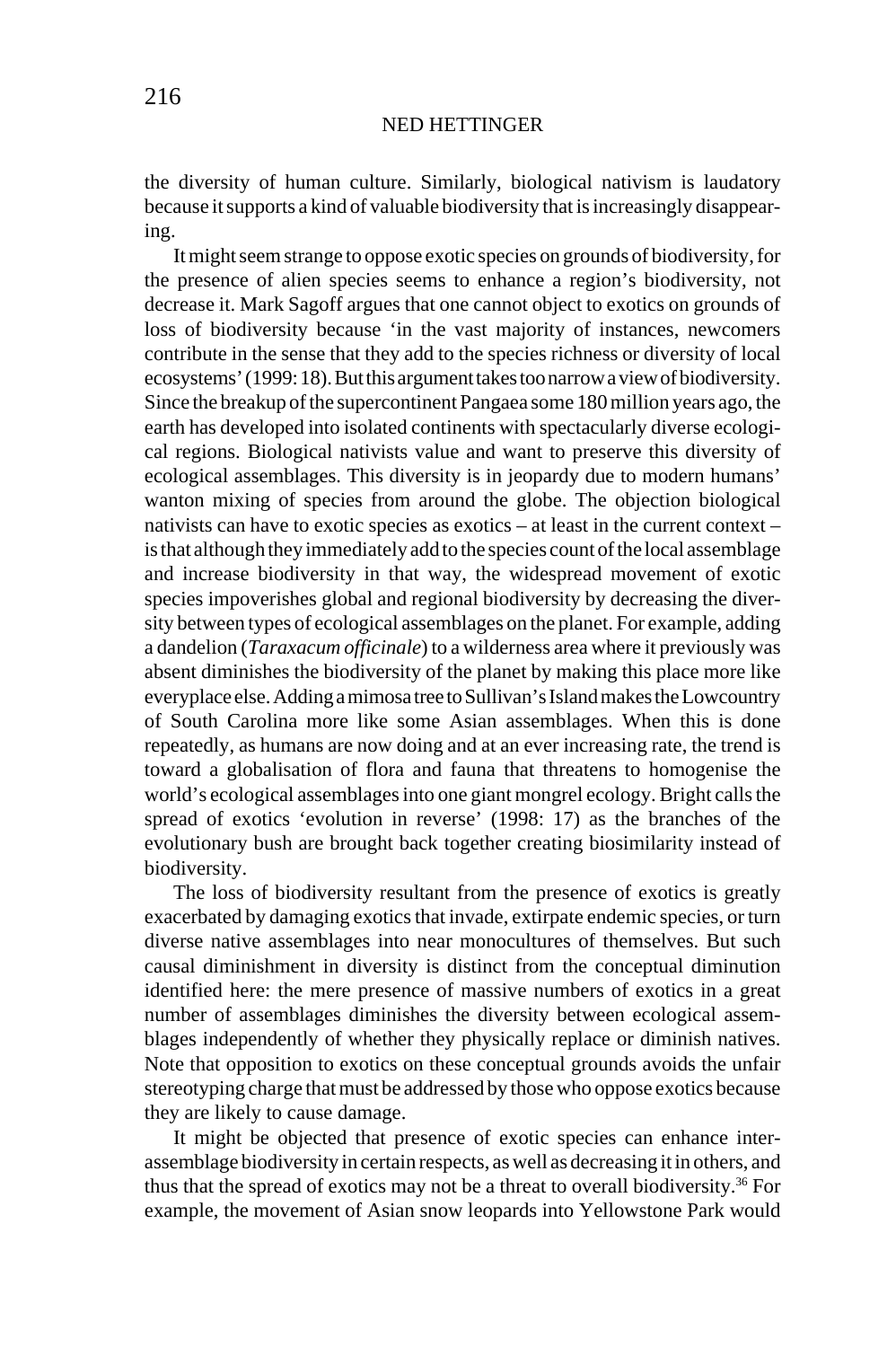not only increase Yellowstone's species count but it would also make Yellowstone's assemblages differ from those of the Absoroka-Beartooth wilderness to the north in a way they previously did not: Now they diverge in the types of mammals present. While snow leopards in Yellowstone would make Yellowstone's assemblages more like some Asian assemblages, it would also increase differences between Yellowstone and the wilderness areas to the north<sup>37</sup>

It is true that the presence of exotics can increase inter-assemblage biodiversity in the way suggested. More generally, species movement into new assemblages need not be a threat to overall biodiversity. In evolutionary history, such movement has frequently enriched ecosystems, brought on speciation, and enhanced global biodiversity. Careful planned and monitored human introduction of exotics into selected assemblages might be able to enhance biodiversity as well. But this is no defence for the blind and large-scale human introduction of exotics that is taking place on the planet today. In today's world, the increase in inter-assemblage diversity due to snow leopards' presence in Yellowstone would not last. Snow leopards would quickly find their way (or be introduced) into the Absoroka-Beartooth wilderness, and the increase in regional biodiversity would be lost. If we focus on individual cases of exotic introduction – without considering the cumulative impact of massive numbers of exotic introductions over time – we may be able to convince ourselves that the presence of exotics is benign (or even beneficial) in terms of biodiversity. But in the context of the current flood of exotics, such a focus is myopic. The logical end point of the ongoing, massive spread of exotics is that ecological assemblages in similar climatic and abiotic regions around the world will be composed of the same species. This is a clear case of biotic impoverishment.

Recent calls to accept the increasing cosmopolitanisation of the planet's biota have come from Peretti (1998), Pollan (1994), and Soulé (1990). Dale Jamieson (1995: 340) suggests that

It is not implausible to suppose that we may come to see our preference for isolated, indigenous ecosystems as anachronistic; and instead come to favour ecosystems that are more cosmopolitan, in much the same way in which many people now prefer multicultural experiences to those which are provincial. A celebration of alien plants and surprising biological juxtapositions may be more in tune with the postmodern world than attempts to protect native species.

Such calls ignore the great value lost as the ever rising flood of exotics diminishes the diversity between ecological assemblages. In the current context, opposition to exotics as exotics (i.e., as foreign species) is justified in order to preserve interassemblage biodiversity.

In addition to this tragic loss in biodiversity, the spread of exotics also helps to undermine an important feature of human community. Globalisation of flora and fauna contributes to the loss of a human sense of place. As Mark Sagoff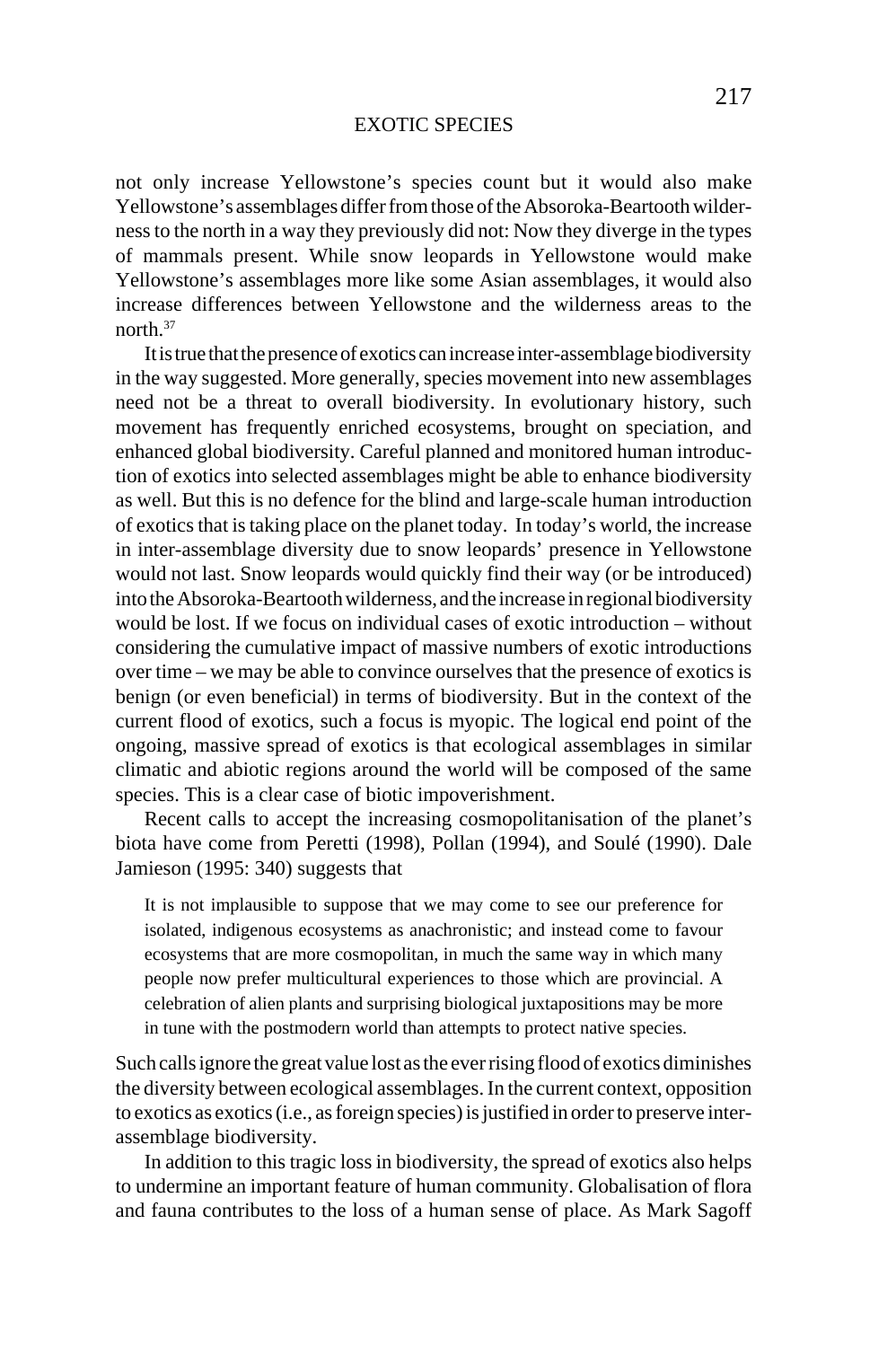perceptively argues, native species 'share a long and fascinating natural history with neighbouring human communities... . Many of us feel bound to particular places because of their unique characteristics, especially their flora and fauna. By coming to appreciate, care about, and conserve flora and fauna, we, too, become native to a place' (1999: 22). Using knowledge of – and love for – local native species to help ground a sense of place will no longer make sense in a world where most of these species are cosmopolitan.

Just as the spread of exotic species threatens to homogenise the biosphere and to intensify the loss of a human sense of place, so too economic globalisation and the cosmopolitanisation of humans threaten to impoverish the diversity of the earth's human cultures and to undermine people's senses of community. Keeping a dandelion out of Yellowstone is much like keeping Wal-Mart out of a small New England town or McDonald's out of India. Kudzu in the American South is like T.V. in Nepal, a threat to the diversity of the planet's communities and ways of life.

The cosmopolitanisation of humans is multifaceted and so how we should evaluate it is complex. Humans are already cosmopolitan in a biological sense: our species has proliferated wildly all over the planet, much like an aggressive weed that destroys local biodiversity and homogenises the land. Is human cosmopolitanisation in a social/political sense undesirable as well? A worldly person with wide international sophistication will lack the narrow provincialism that often underlies xenophobia and is thus likely to be more knowledgeable and respectful of cultural and natural diversity. On the other hand, a person who treats the whole world as her home, with no attachments to nation states or particular regions, is less likely to understand, care about, or defend local cultural practices or biotic communities. A cosmopolitan person is also likely to be culturally eclectic, choosing appealing cultural practices from around the world rather than adopting those from home. Such a cosmopolitan way of life is parasitic on other people maintaining local cultural practices.38 Social/political cosmopolitanisation of humans in these senses is not conducive to the preservation of people's sense of local community and I think it an open question whether, on balance, this cosmopolitanisation contributes to the culturally homogenising forces of economic and biotic globalisation. My southern friend who worries about the affects Yankees are having on South Carolina is not all wrong.

The attempt to preserve differing cultures and small town community life by minimising certain types of foreign influence need be neither racist nor xenophobic, and it can be a praiseworthy attempt to protect valuable cultural diversity. When Jewish parents lobby their children to marry other Jews or when people who live in the southern U.S. send their children to southern colleges, the attempt is to preserve diverse cultural practices with significant value, not to reinforce or perpetuate prejudices, fear, or hatred of those who are different. I am not claiming that morally abhorrent motives are never present in the cultural and biological nativism/purism movements. My point is that they need not be present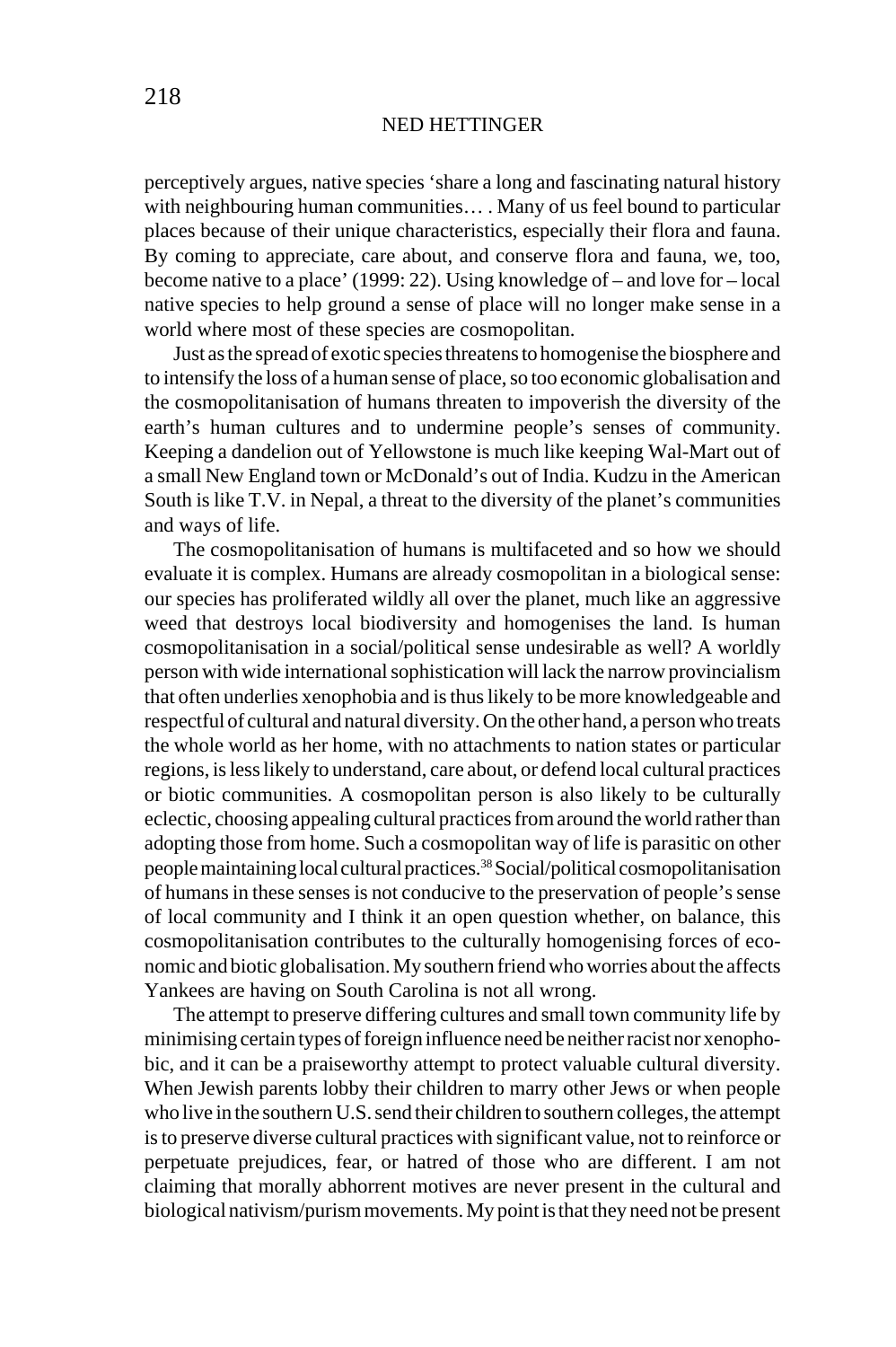and that types of both cultural nativism/purism and biological nativism/purism can be morally praiseworthy.

Consider the contrast between the biological nativist's commendable desire for local biotic purity and the racists' contemptible desire for human racial purity. In certain respects their goals seem similar, for just as it would be unfortunate for all ecological assemblages to become the same, so too it would be unfortunate to lose racial differences between people and for humans to instantiate one mongrel species. But marriage between blacks and whites in South Carolina (or worldwide for that matter) poses no real threat to the existence of these differing races and the opposition to miscegenation is typically based on fear, dislike, or perceptions of inferiority of the other race. In contrast, the mass importation of exotics does significantly threaten biodiversity and biological nativists typically do not believe in the superiority of the species native to their lands. The charge that biological nativists are xenophobic ignores their admiration of foreign flora and fauna in their native habitats. Although biological nativists favour native biotic purity, they do so in the name of global biodiversity, the preservation of the spectacular diversity between Earth's ecological assemblages. Ironically, it is those who favour the cosmopolitanisation of plants and animals that support purity of an invidious sort: in that direction lies a world with the same mix of species virtually everywhere.

Opposition to exotics as exotic can thus be both rational and praiseworthy. Being a foreign species is a disvalue when humans are flooding the earth's ecological assemblages with exotics. Given the significant and ongoing homogenisation and cosmopolitanisation of the biosphere by humans, we may justifiably oppose exotic species even if they have arrived under their own power and cause no physical damage.

# VII. CONCLUSION

Exotic species are best characterised as species that are foreign to an ecological assemblage in the sense that they have not significantly adapted with the biota and abiota constituting that assemblage. Contrary to frequent characterisations, exotics need not cause damage, be introduced by humans, or be geographically remote. Exotic species become natives when they have ecologically naturalised and when human influence over their presence in ecological assemblages (if any) has washed away. Although the damaging nature and anthropogenic origin of many exotic species provide good reasons for a negative evaluation of such exotics, in today's context, even naturally-dispersing, nondamaging exotics warrant opposition. Biological nativists' antagonism toward exotics need not be xenophobic nor involve unfair stereotyping, and it can be justified as a way of preserving the diversity of ecological assemblages from the homogenising forces of globalisation.39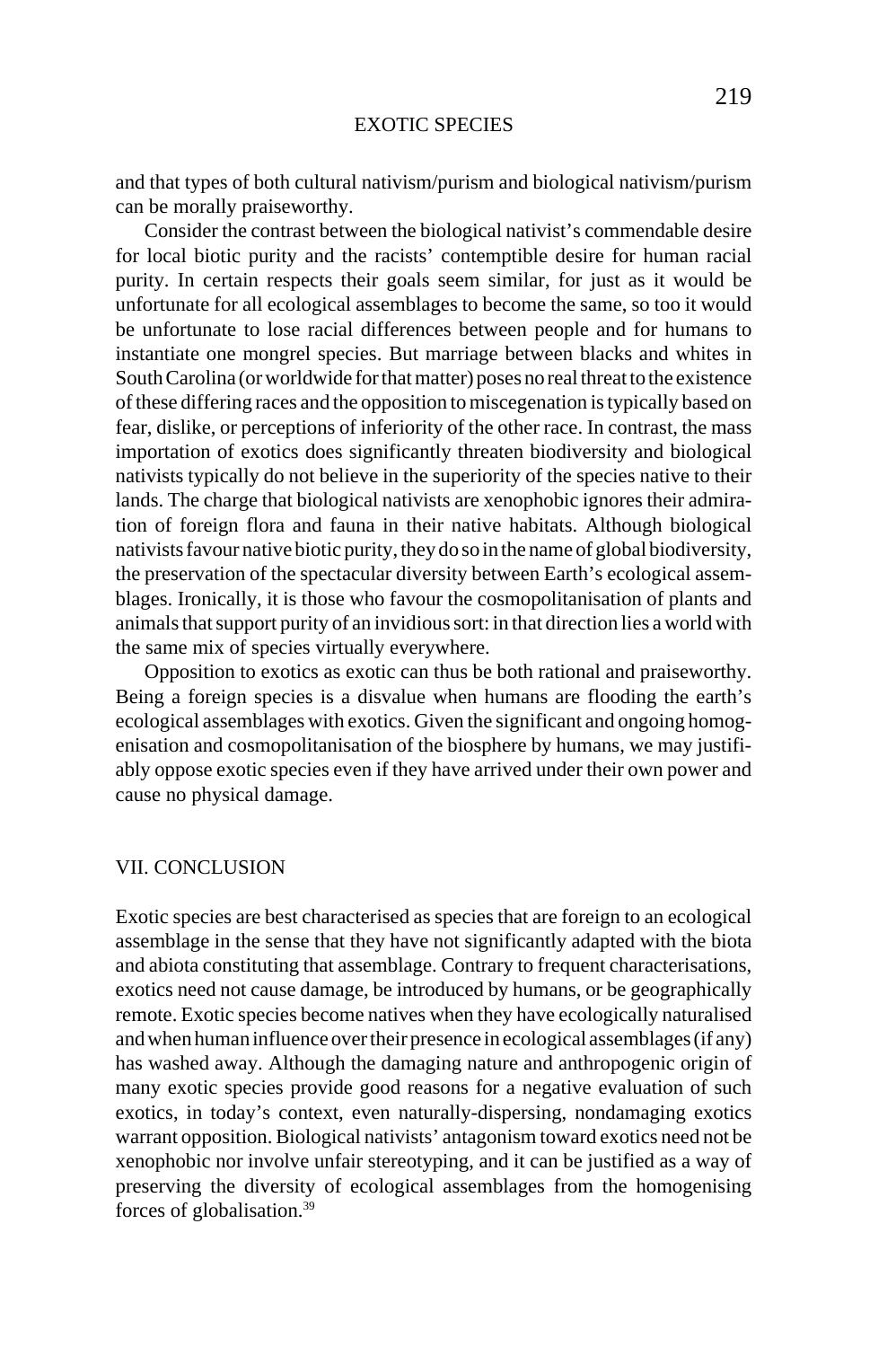# **NOTES**

<sup>1</sup> The contemporary pigs are a cross between the Polynesian-introduced pigs and more recently-introduced European wild boars. For a useful discussion of this example, see Mark Woods and Paul Moriarty (2001).

<sup>2</sup> Kudzu has its defenders. Mark Sagoff points out that besides providing erosion control and forage, it is a nitrogen-fixing legume that nourishes the soil. Some southern cooks serve fried Kudzu leaves and Kudzu products include fibre purses and condiments. When the vine covers telephone poles and wires, it might be viewed as providing an aesthetic benefit.

<sup>3</sup> Christopher Bright (1998: 21) seems to accept this evolutionary origin criterion of the native/exotic distinction. Exotic species, he says, are organisms that 'take up residence in ecosystems where they did not evolve'. If one defines the spatial scale of ecosystems broadly enough, e.g., the North American 'ecosystem', then most species may well be native to the 'ecosystems' (i.e., continents) they currently inhabit.

<sup>4</sup> There are limits to the damage natives can cause their home ecosystem(s). If natives are too damaging, they would destroy the habitat on which they depend and drive themselves extinct. Those parasites that destroy their hosts (and are unable to jump to other host species) are examples.

5 When I say that exotics 'have not significantly adapted *with* local species', I am referring to this reciprocal adaptive process.

6 Although this account of exotic species utilises a notion of types of ecological assemblages, these types should not be seen as rigid or clearly delineated. Species groupings are historically contingent and are not fixed packages that come and go as units (Jablonski 1991). Types of ecological assemblages often grade into each other ('ecotones'), and species mix and match in many different ways. I do assume that few, if any, ecological assemblages are completely transitory. If there are assemblages where species arrive and leave so quickly that no significant adaptation occurs among the residents, my account holds that all species in such assemblages are exotics.

7 Some suggest that what turns a native species into an exotic is crossing a 'natural barrier to dispersal' (e.g., an ocean, mountain range, and so on). But a human barrier to dispersal could also isolate ecological assemblages sufficiently for a crossing species to be exotic. Although species can be exotic without doing so, crossing a barrier to dispersal certainly increases the likelihood a species will have arrived in an ecological assemblage with which it has not adapted.

<sup>8</sup> I use the exotic/nonexotic contrast here, because some nonexotics (i.e., significantly adapted species) are not yet natives, if their presence represents significant ongoing human influence. See the discussion in section V on evaluative naturalisation.

9 An immigrant species that has not adapted with the particular species in the new assemblage but that has adapted to closely related species would be less exotic in virtue of having done so.

 $10$  On my account, although human introduction is not relevant in determining if a species is exotic, it is relevant in determining if a species is native. See the discussion on evaluative naturalisation in Section V.

<sup>11</sup> I thank Marc Bekoff for this objection.

<sup>12</sup> I put 'restoration' in scare quotes because one might plausibly argue that restoration of species only occurs when a species is returned to an ecological assemblage sufficiently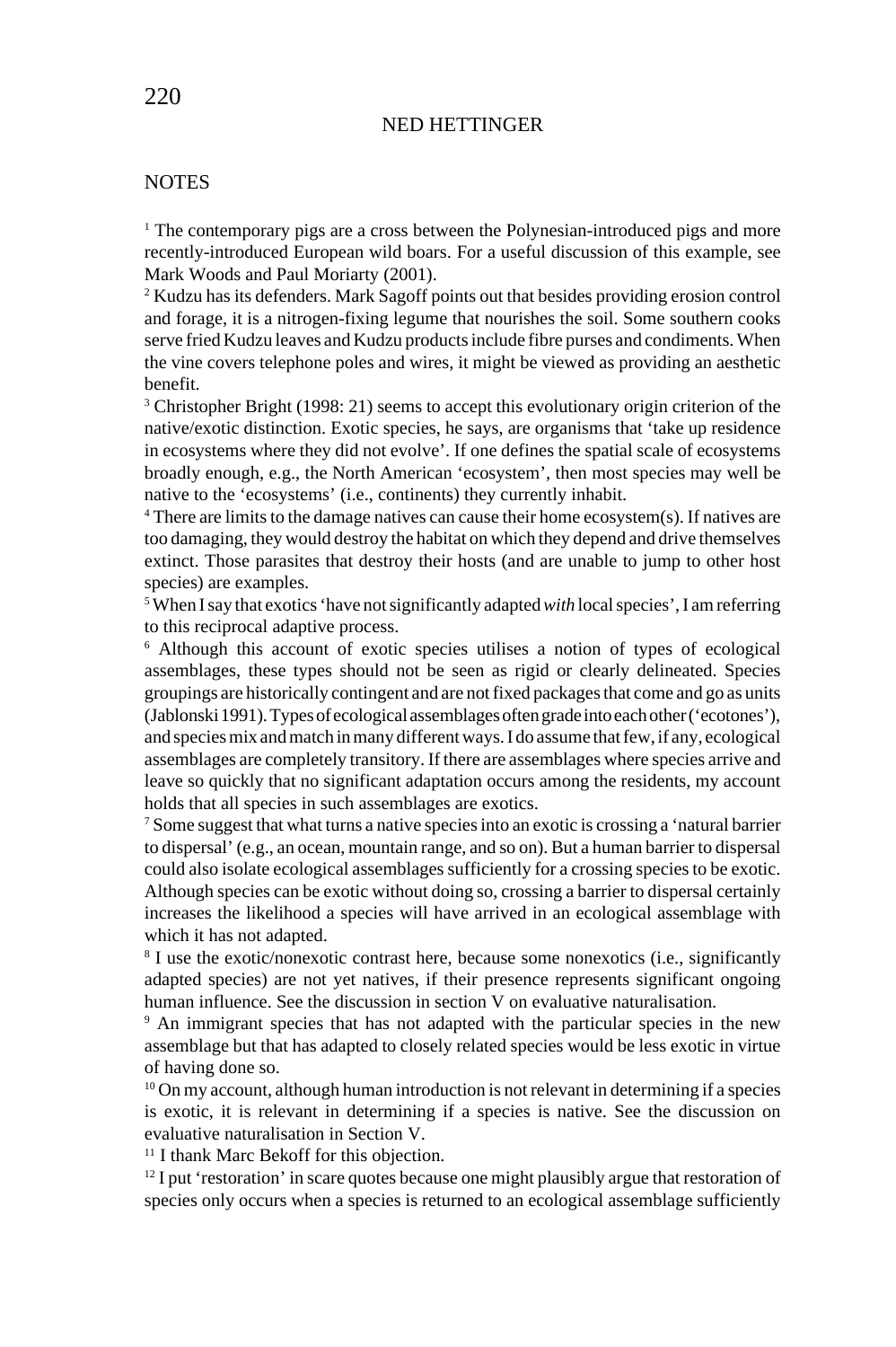similar to one it once inhabited, and not when it is simply returned to an earlier geographic location.

<sup>13</sup> These definitions also put the Park Service in the unusual position (mentioned above) of claiming that mountain goats moving into Yellowstone from the north are exotics but those that may move in from the west are not.

<sup>14</sup> It is also not clear why only 'deliberate' reintroductions are excluded. If deliberately putting a species back where it once was is not to introduce an exotic, why would inadvertently doing so count as exotic introduction? Furthermore, as was argued above, deliberately returning species long since departed (e.g., the Pleistocene megafauna or dinosaurs) should count as exotic introduction. Thus some deliberately-reintroduced species should not be excluded from the category of exotics.

<sup>15</sup> The Society for Restoration Ecology also defines exotics as human-introduced species. According to the Society, an exotic is 'one that was introduced, either intentionally or unintentionally, by human endeavour into a locality where it previously did not occur' (quoted from Scherer 1994: 185). Besides ruling out naturally-dispersing exotics a priori, this definition would count 'restored' Pleistocene megafauna or dinosaurs as nonexotic. <sup>16</sup> Consider some human vehicles used by hitch-hiking exotics: Ship ballast water, pallet wood, and aeroplane wheel-wells.

<sup>17</sup> For a fuller discussion of the reasons for disvaluing human influence on nonhuman nature (and for valuing wildness), see Hettinger and Throop (1999).

<sup>18</sup> For a compelling discussion of the horror of a totally humanised, artifactual world, see Lee (1999), especially pp. 194–203. According to Lee, bringing about such a world manifests 'moral blindness to something other than ourselves' (p. 119) and makes us guilty of 'ontological impoverishment'. In such a world 'humankind is then imprisoned within an existential or ontological solipsism of its own making' (p. 194), leading to a 'narcissistic civilisation' able to express wonder and awe only at its own handiwork. Failing to recognise and protect the value of nature as independent other would express 'human collective egomania' (p. 203).

<sup>19</sup> The fact that many people do not seem to value wildness, but instead fear it or profess dislike for things not under human control does not provide a sufficient reason for scepticism about this value. See Hettinger and Throop (1999: 16–17) for a response to scepticism about wildness value based on this fact.

<sup>20</sup> In the Section VI, I provide another reason why the Park Service might resist naturallydispersing exotics: such exotics can decrease the diversity between ecological assemblages.

 $21$  Mark Sagoff has made the provocative (and in my view dubious) suggestion that exotics are no more likely to be harmful than are natives.

 $22$  Daniel Simberloff claims that 15% of the foreign species established in the U.S. have become serious problems (Simberloff 1997). Pimentel et al. (1999) claim that 30 percent of exotic insects that are established in forests have become serious pests.

 $23$  That an exotic benefits some species, even endangered ones, is compatible with it being harmful overall. Perhaps nutria is a good example. The population of this species is exploding and nutria cause severe damage to marsh vegetation, converting it to open water which destroys habitat for birds and fish (Corn et al 1999: 82). Presumably red wolves would have found something else to eat had nutria not been introduced.

 $24$  In this comparison, costs are mainly the costs to humans that are relatively easy to quantify. Pimentel et al. (1999) note that 'if we had been able to assign monetary values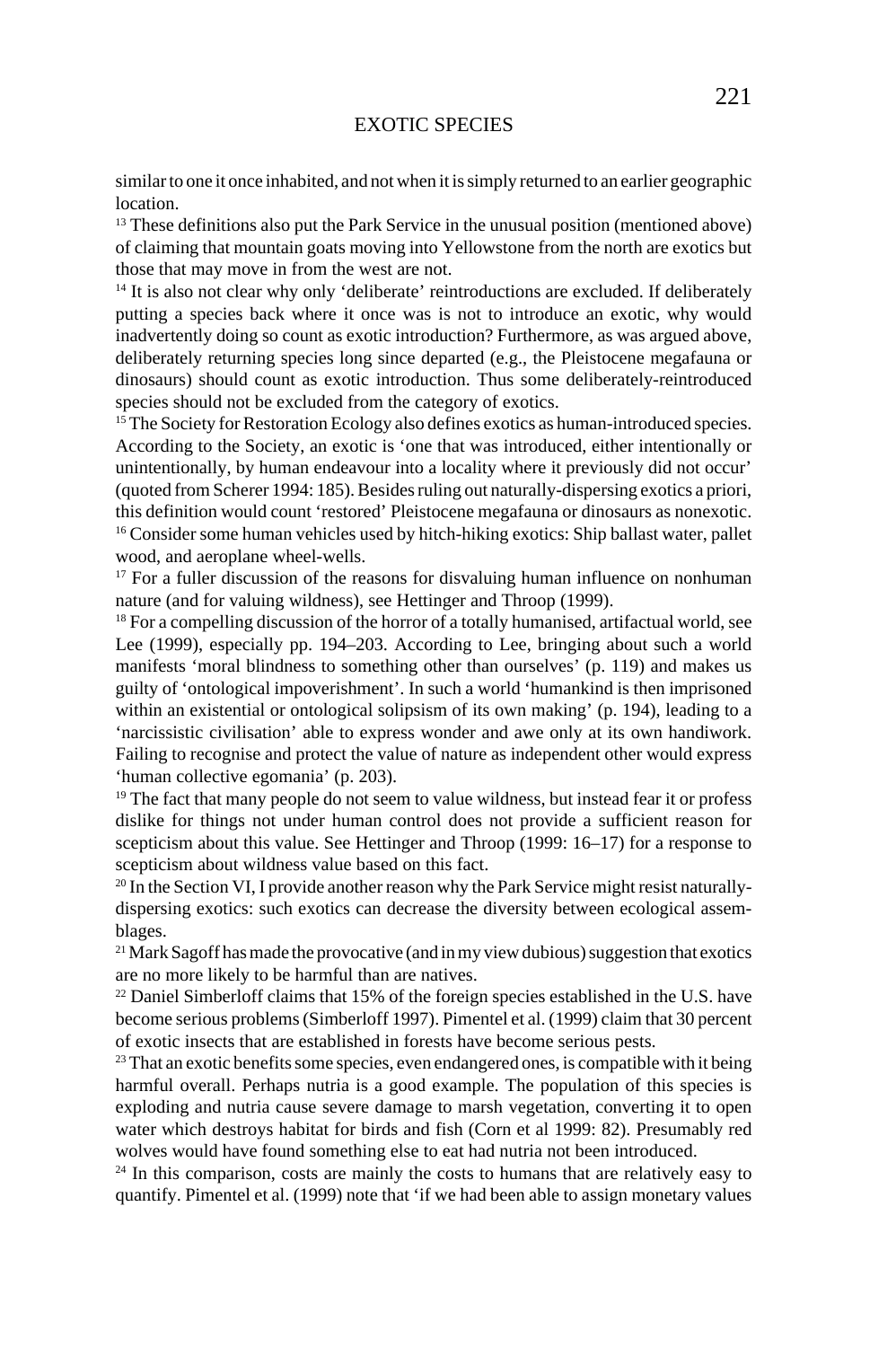to species extinctions and losses in biodiversity, ecosystem services, and aesthetics, the costs of destructive non-indigenous species would undoubtedly be several times higher than \$138 billion/yr.'

<sup>25</sup> Compare Westman (1990: 257) on the implications of different paradigms in ecology for our understanding of exotics.

26 Stevens' (2000) discussion of the zebra mussel's role in degrading New York's Hudson river suggests it is highly unlikely that this organism should be seen as providing a net ecological benefit and casts doubt on Sagoff's claim that it alleviates eutrophication.

 $27$  The term 'naturalise' is frequently used by botanists to refer to species that came from some other region and have formed self-sustaining local populations. The account of naturalisation developed below requires much more than this.

28 Soulé (1990) claims that Hawaii has 4,600 exotic plants, three times the number of native plants.

<sup>29</sup> See Sagoff (1999). Some of the ideas attributed to Sagoff below come from correspondence with him.

<sup>30</sup> Contrast this with John Rodman's claim that one hundred years 'seems scarcely time enough for a plant species to adapt and become a member of a community' (1993: 143).

<sup>31</sup> Will more tightly-integrated ecological assemblages adapt to exotics more quickly or slowly than looser assemblages? In tightly-integrated assemblages, there are more causal connections among member species and thus more accommodations that will likely take place as a result of a newcomer. This might suggest that ecological naturalisation will take longer. On the other hand, tight causal connections between members may speed up the adaptation process when compared with looser ecological assemblages.

<sup>32</sup> That these pigs have cross bred with more recently-introduced European wild boars strengthens the grounds for continued exoticness.

<sup>33</sup> By 'natural', I here mean the degree to which nonhuman nature is not altered, influenced, or controlled by humans. For a response to the objection that human influence on nonhuman nature is perfectly natural, see Hettinger and Throop (1999: 18–19).

<sup>34</sup> The bootprint analogy is Holmes Rolston's.

<sup>35</sup> When human influence over a natural system has sufficiently washed out of that system, any negative value that attached to the system in virtue of its being human influenced washes away with the humanisation. This is one reason that people do not (and should not) judge lingering effects of pre-Columbian Native Americans on the contemporary North American landscape as decreasing its naturalness or wildness value in the way they do and should judge more recent human influence as a loss of such value. Even if pre-Columbian Native Americans introduced exotic species to the continent, or moved species between ecological assemblage types within the continent, any resultant human influence on the landscape and negative value associated with such influence has significantly washed away and pales in comparison to the human influence on the continent and resultant loss of wildness value caused by recent Euro-American-introduced exotics.

36 I thank Bill Throop for articulating this objection.

<sup>37</sup> Judging increases or decreases in biodiversity is tricky. When biodiversity between ecological assemblages is at issue, much depends on how one carves up or counts types of ecological assemblages. For a helpful discussion of types of biodiversity, see Rolston (1994: 34–40).

<sup>38</sup> Similarly, the United States as the great melting pot of nationalities from around the world reaps energy and rewards from other cultures that have maintained their identities.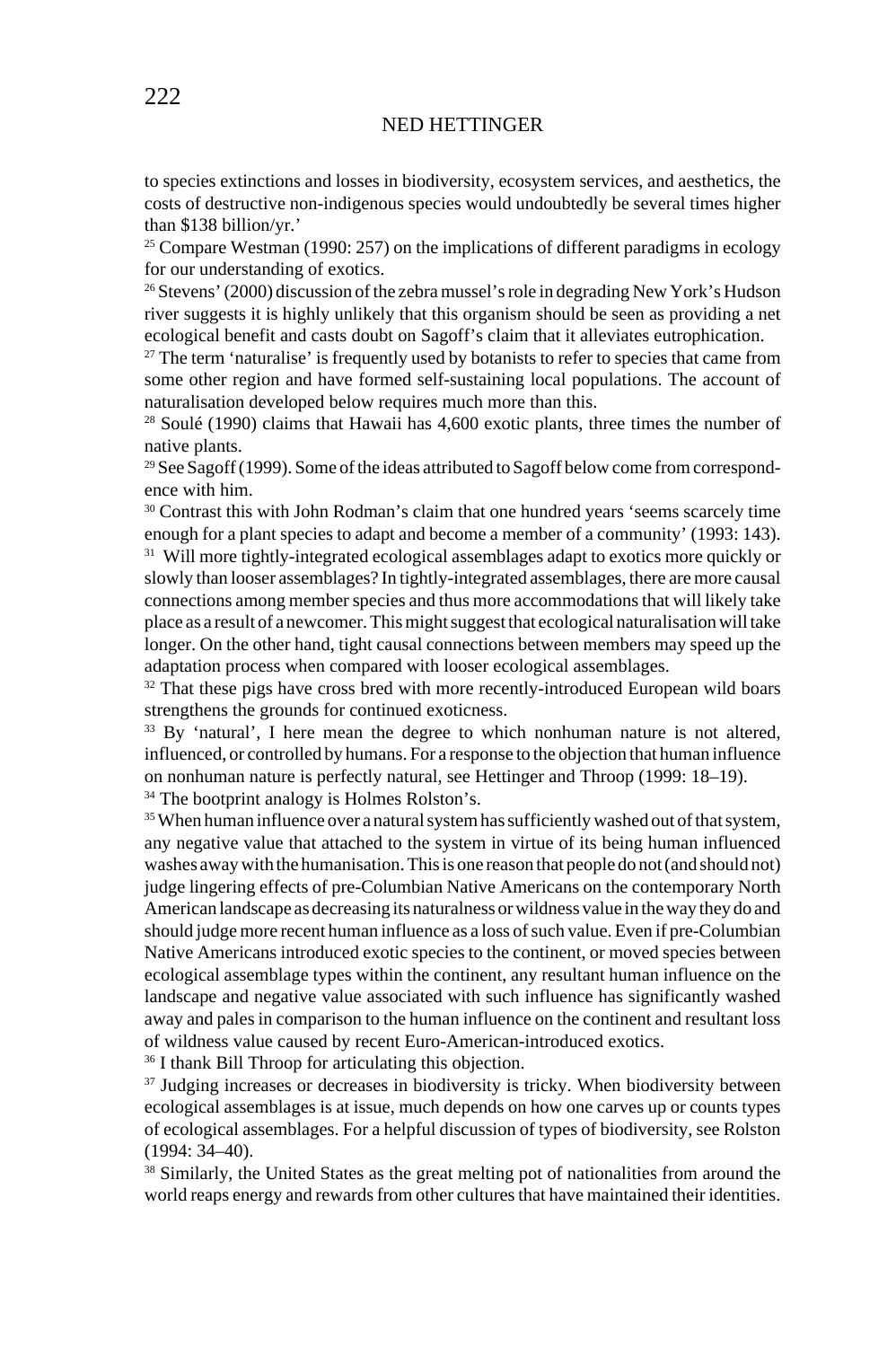39 I thank Beverly Diamond, Todd Grantham, Arch McCallum, Shaun Nichols, Mark Sagoff, Bill Throop, Billy Want, and Hugh Wilder for helpful comments. I also thank Mark Woods and Paul Moriarty for kindly sharing an early version of their paper on exotic species.

# **REFERENCES**

- Associated Press 1999. 'State's War on Weeds Gets Serious', *Bozeman Daily Chronicle*. October 15: 7.
- Babbitt, Bruce 1998. 'Kudzu, Kudzu, Kill! Kill! Kill!', *Harper's Magazine*. July: 17–18.
- Bright, Christopher 1998. *Life Out of Bounds: Bioinvasion in a Borderless World*. New York: W. W. Norton & Co.
- Corn, M.L., Buck E.H., Rawson J., Fischer E. 1999. *Harmful Non-Native Species: Issues for Congress*. Washington, DC: Congressional Research Service, Library of Congress. Available at http//www.cnie.org/nle/biodv26.html.
- Ehrenfeld, David 1999. 'Andalusian Bog Hounds', *Orion*. Autumn: 9–11
- Hannah, Lee, Lohse, David, Hutchinson, Charles, Carr, John L., and Lankerani, Ali 1993. 'A Preliminary Inventory of Human Disturbances of World Ecosystems', *Ambio* **23**: 246–50.
- Hettinger, Ned and Throop, Bill 1999. 'Refocusing Ecocentrism: De-emphasizing Stability and Defending Wildness', *Environmental Ethics* **21**: 3–21.
- Jablonski, David 1991. 'Extinction: A Paleontological Perspective', *Science* **253**: 756.
- Jamieson, Dale 1995. 'Ecosystem Health: Some Preventive Medicine', *Environmental Values* **4**: 333–44.
- Lee, Keekok 1999. *The Natural and the Artefactual*. Lanham, MD: Lexington Books.
- Leopold, A.S., Cain, S.A., Cottam, C.M., Gabrielson, I.N., and Kimball, T.L. 1963. 'Wildlife Management in the National Parks', *Report of U.S. National Park Service Advisory Board on Wildlife Management to Secretary of Interior*. Washington, D.C.

National Park Service, U.S. Department of the Interior 1988. *Management Policies*.

- National Park Service, U.S. Department of the Interior Undated. *Natural Resource Management Guidelines.* NPS–77.
- Noss, Reed 1990. 'Can We Maintain Our Biological and Ecological Integrity?' *Conservation Biology* **4**: 241–43.
- Peretti, Jonah H. 1998. 'Nativism and Nature: Rethinking Biological Invasion', *Environmental Values* **7**: 183–92.
- Pimentel, D., Lach, L., Zuniga R., and Morrison D. 1999. *Environmental and Economic Costs Associated with Non-indigenous Species in the United States*. Presentation at American Association for the Advancement of Science, Anaheim, CA, January 1999. For text, see http://www.news.cornell.edu/releasesljan99/species\_costs.html.
- Pollan, Michael 1994. 'Against Nativism', *New York Times Magazine*. May 15: 52–55.
- Reinhart, D., Haroldson, M., Mattson, D., and Gunther, K. 1999. 'The Effect of Exotic Species on Yellowstone's Grizzly Bears.' Paper delivered at the *Yellowstone National Park Conference on Exotic Organisms in Greater Yellowstone: Native Biodiversity under Siege*. Mammoth Hot Springs. October 11–13.